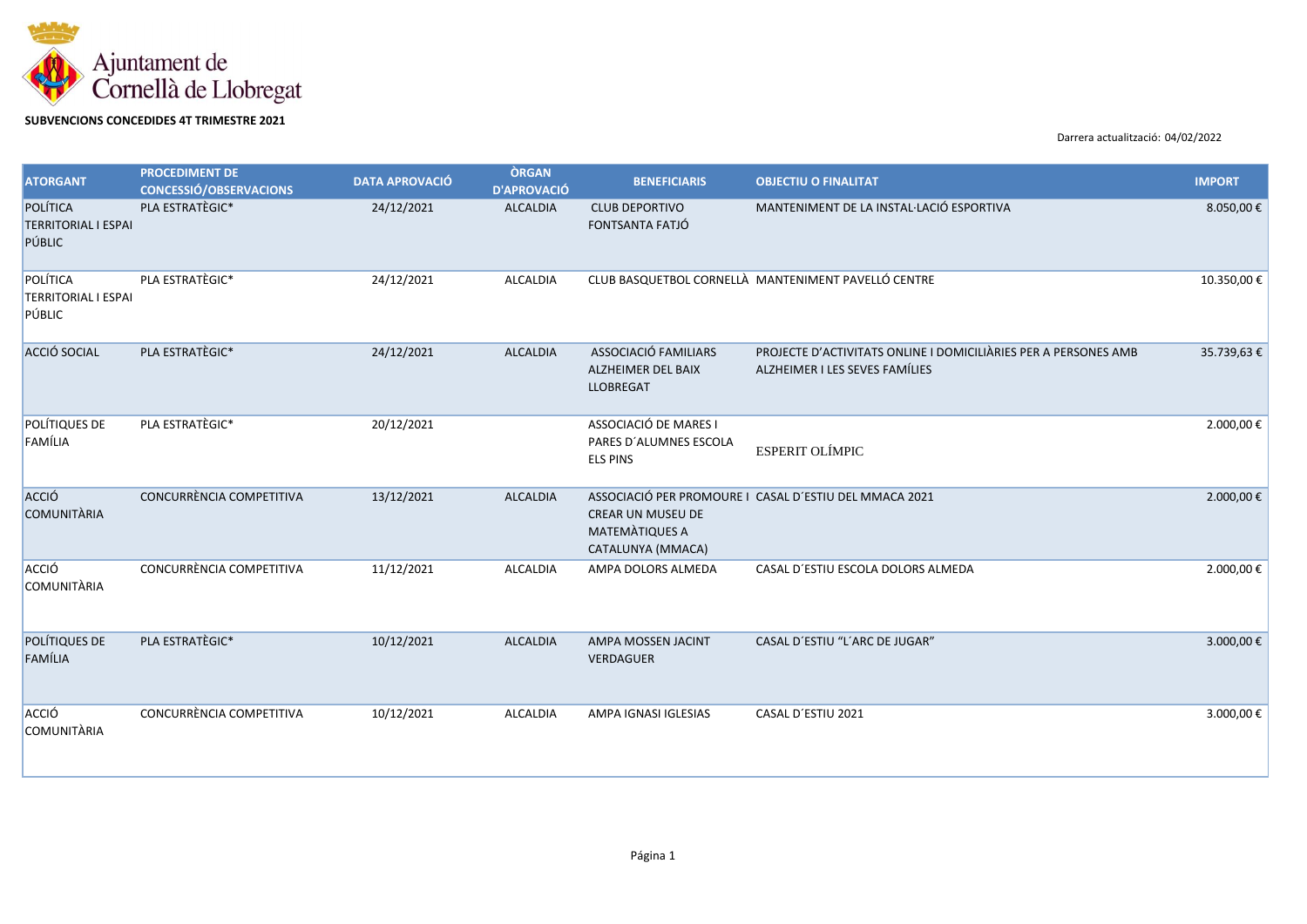| ACCIÓ<br><b>COMUNITÀRIA</b>                      | CONCURRÈNCIA COMPETITIVA | 10/12/2021 | ALCALDIA        | AMPA ESCOLA MEDITERRÀNIA CASAL MEDITERRANIA 2021                               |                                                                                                                         | 4.000,00 €  |
|--------------------------------------------------|--------------------------|------------|-----------------|--------------------------------------------------------------------------------|-------------------------------------------------------------------------------------------------------------------------|-------------|
| <b>JUVENTUT</b>                                  | PLA ESTRATÈGIC*          | 10/12/2021 | ALCALDIA        | ASSOCIACIÓ CENTRE D'ESPLAI ESTIU 2021-CEIJ GAVINA<br>INFANTIL I JUVENIL GAVINA |                                                                                                                         | 7.900,00€   |
| POLÍTICA<br><b>TERRITORIAL I ESPAI</b><br>PÚBLIC | PLA ESTRATÈGIC*          | 10/12/2021 | <b>ALCALDIA</b> | C.D. ALMEDA                                                                    | MANTENIMENT DE LA INSTAL·LACIÓ ESPORTIVA                                                                                | 8.050,00€   |
| POLÍTICA<br><b>TERRITORIAL I ESPAI</b><br>PÚBLIC | PLA ESTRATÈGIC*          | 10/12/2021 | ALCALDIA        | U.E. SANT ILDEFONS                                                             | MANTENIMENT DE LA INSTAL·LACIÓ ESPORTIVA                                                                                | 9.200,00€   |
| POLÍTICA<br><b>TERRITORIAL I ESPAI</b><br>PÚBLIC | PLA ESTRATÈGIC*          | 10/12/2021 | ALCALDIA        | FUNDACIÓ PRIVADA U.E<br>CORNELLÀ                                               | MANTENIMENT D'INSTAL·LACIONS ESPORTIVES                                                                                 | 17.250,00€  |
| ACCIÓ SOCIAL                                     | PLA ESTRATÈGIC*          | 10/12/2021 | ALCALDIA        | CRUZ ROJA ESPAÑOLA                                                             | PROJECTE ACTIVITATS SOCIALS DE SUPORT I DE CARÀCTER AUXILIAR ALS<br>PODERS PÚBLICS PER ATENDRE A LA POBLACIÓ VULNERABLE | 15.911,00 € |
| <b>EDUCACIÓ</b>                                  | PLA ESTRATÈGIC*          | 10/12/2021 | <b>ALCALDIA</b> | FUNDACIÓ PER A JOVES LA<br>CARENA                                              | PROJECTE D'OBRES DE REPARACIÓ A L'EDIFICI DE LA CARENA                                                                  | 9.747,46€   |
| ACCIÓ SOCIAL                                     | PLA ESTRATÈGIC*          | 10/12/2021 | ALCALDIA        | CRUZ ROJA ESPAÑOLA                                                             | PROJECTE: ATENCIÓ A LA SOLETAT                                                                                          | 18.000,00€  |
| POLÍTIQUES SOCIALS PLA ESTRATÈGIC*               |                          | 10/12/2021 | <b>ALCALDIA</b> | FUNDACIÓ PER A JOVES LA<br>CARENA                                              | PROJECTE: NODREIX EL FUTUR CAMÍ A LA FEINA. APROPAMB                                                                    | 100.000,00€ |
| SALUT PÚBLICA                                    | PLA ESTRATÈGIC*          | 10/12/2021 | <b>ALCALDIA</b> | CRUZ ROJA ESPAÑOLA                                                             | PROJECTE: SALUT COMUNITÀRIA                                                                                             | 9.000,00€   |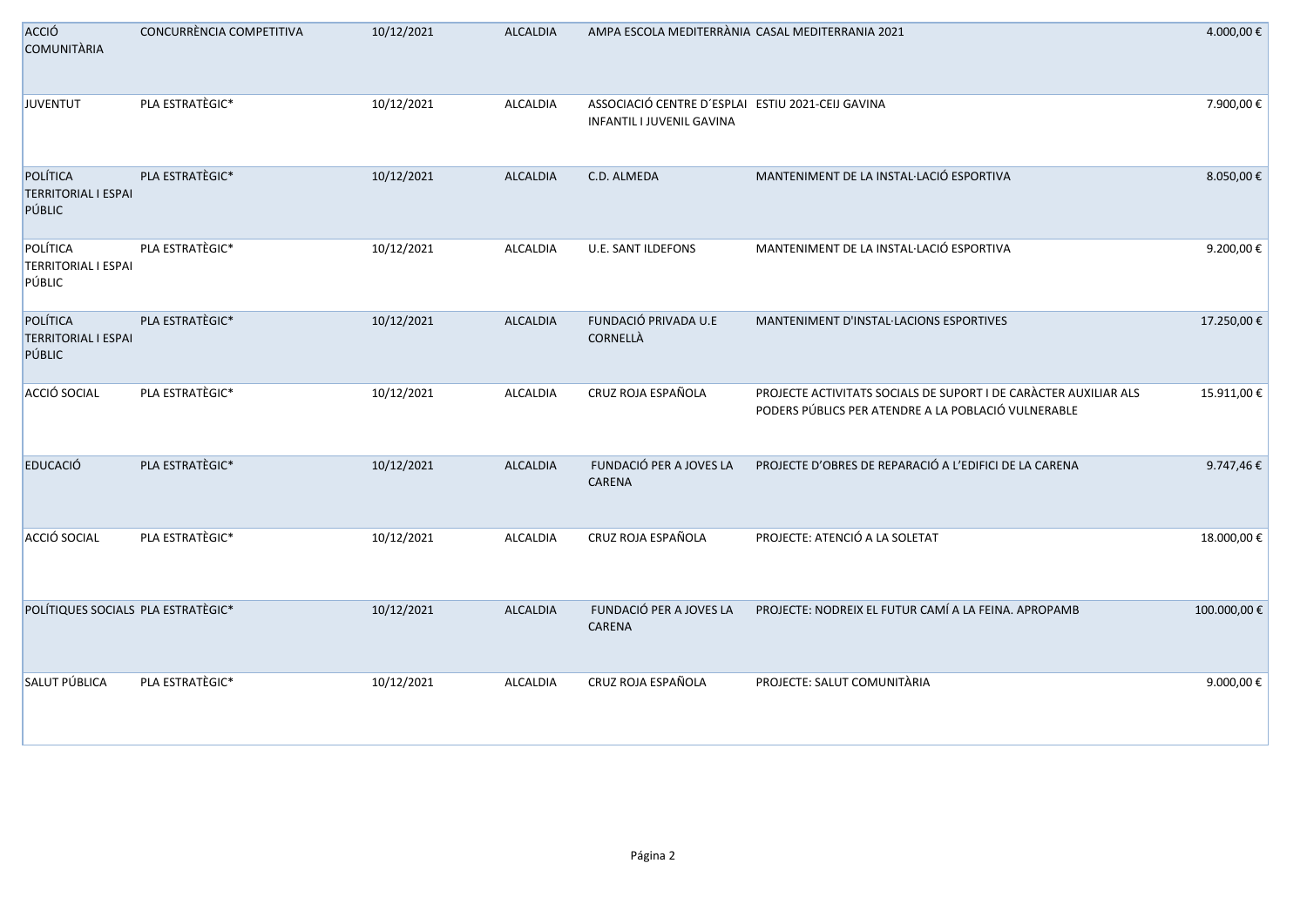| <b>POLÍTIQUES</b><br><b>COMUNITÀRIES</b> | PLA ESTRATÈGIC*          | 10/12/2021 | <b>ALCALDIA</b> | ASSOCIACIÓ BOTIGA<br>SOLIDARIA DE CORNELLÀ DE<br><b>LLOBREGAT</b> | REFORÇ BOTIGA SOLIDARIA                                                                                                                   | 64.418,37€ |
|------------------------------------------|--------------------------|------------|-----------------|-------------------------------------------------------------------|-------------------------------------------------------------------------------------------------------------------------------------------|------------|
| POLÍTIQUES DE<br>FAMÍLIA                 | PLA ESTRATÈGIC*          | 26/11/2021 | <b>ALCALDIA</b> | CENTRE D'ESPLAI INFANTIL I<br><b>JUVENIL MOWGLI</b>               | 50è ANIVERSARI                                                                                                                            | 6.000,00€  |
| OCUPACIÓ                                 | CONCURRÈNCIA COMPETITIVA | 26/11/2021 | <b>ALCALDIA</b> | <b>RESIDUM SOLUTIONS SL</b>                                       | PROJECTE OCUPA'M: SUBVENCIONS DESTINADES A LA CONTRACTACIÓ PER<br>EMPRESES DE PERSONES EN ATUR 2020-2023                                  | 11.794,50€ |
| OCUPACIÓ                                 | CONCURRÈNCIA COMPETITIVA | 26/11/2021 | <b>ALCALDIA</b> | <b>LABORATORIO</b><br>ELECTROTECNICO SCCL                         | PROJECTE OCUPA'M: SUBVENCIONS DESTINADES A LA CONTRACTACIÓ PER<br>EMPRESES DE PERSONES EN ATUR 2020-2023                                  | 19.657,50€ |
| OCUPACIÓ                                 | CONCURRÈNCIA COMPETITIVA | 26/11/2021 | <b>ALCALDIA</b> | <b>BARBARA GARCIA</b><br><b>MONTENEGRO</b>                        | PROJECTE OCUPA'M: SUBVENCIONS DESTINADES A LA CONTRACTACIÓ PER<br><b>EMPRESES DE PERSONES EN ATUR 2020-2023</b>                           | 9.206,70€  |
| OCUPACIÓ                                 | CONCURRÈNCIA COMPETITIVA | 26/11/2021 | <b>ALCALDIA</b> |                                                                   | YOLANDA CEBRIAN MARTINEZ PROJECTE OCUPA'M: SUBVENCIONS DESTINADES A LA CONTRACTACIÓ PER<br>EMPRESES DE PERSONES EN ATUR 2020-2023         | 8.440,26€  |
| OCUPACIÓ                                 | CONCURRÈNCIA COMPETITIVA | 26/11/2021 | <b>ALCALDIA</b> | <b>SL</b>                                                         | INFODIRECT BARCELONA 2003 PROJECTE OCUPA'M: SUBVENCIONS DESTINADES A LA CONTRACTACIÓ PER<br><b>EMPRESES DE PERSONES EN ATUR 2020-2023</b> | 10.221,90€ |
| OCUPACIÓ                                 | CONCURRÈNCIA COMPETITIVA | 26/11/2021 | <b>ALCALDIA</b> | ALBA LOU GUILLEN                                                  | PROJECTE OCUPA'M: SUBVENCIONS DESTINADES A LA CONTRACTACIÓ PER<br>EMPRESES DE PERSONES EN ATUR 2020-2023                                  | 8.606,52€  |
| OCUPACIÓ                                 | CONCURRÈNCIA COMPETITIVA | 26/11/2021 | <b>ALCALDIA</b> | <b>EVMOBE AUTOPARTS S.L.</b>                                      | PROJECTE OCUPA'M: SUBVENCIONS DESTINADES A LA CONTRACTACIÓ PER<br>EMPRESES DE PERSONES EN ATUR 2020-2023                                  | 6.645,54€  |
| <b>OCUPACIÓ</b>                          | CONCURRÈNCIA COMPETITIVA | 26/11/2021 | ALCALDIA        | SECI ASSESORAMIENTO<br>INTEGRAL 2050 S.L.                         | PROJECTE OCUPA'M: SUBVENCIONS DESTINADES A LA CONTRACTACIÓ PER<br>EMPRESES DE PERSONES EN ATUR 2020-2023                                  | 5.178,54€  |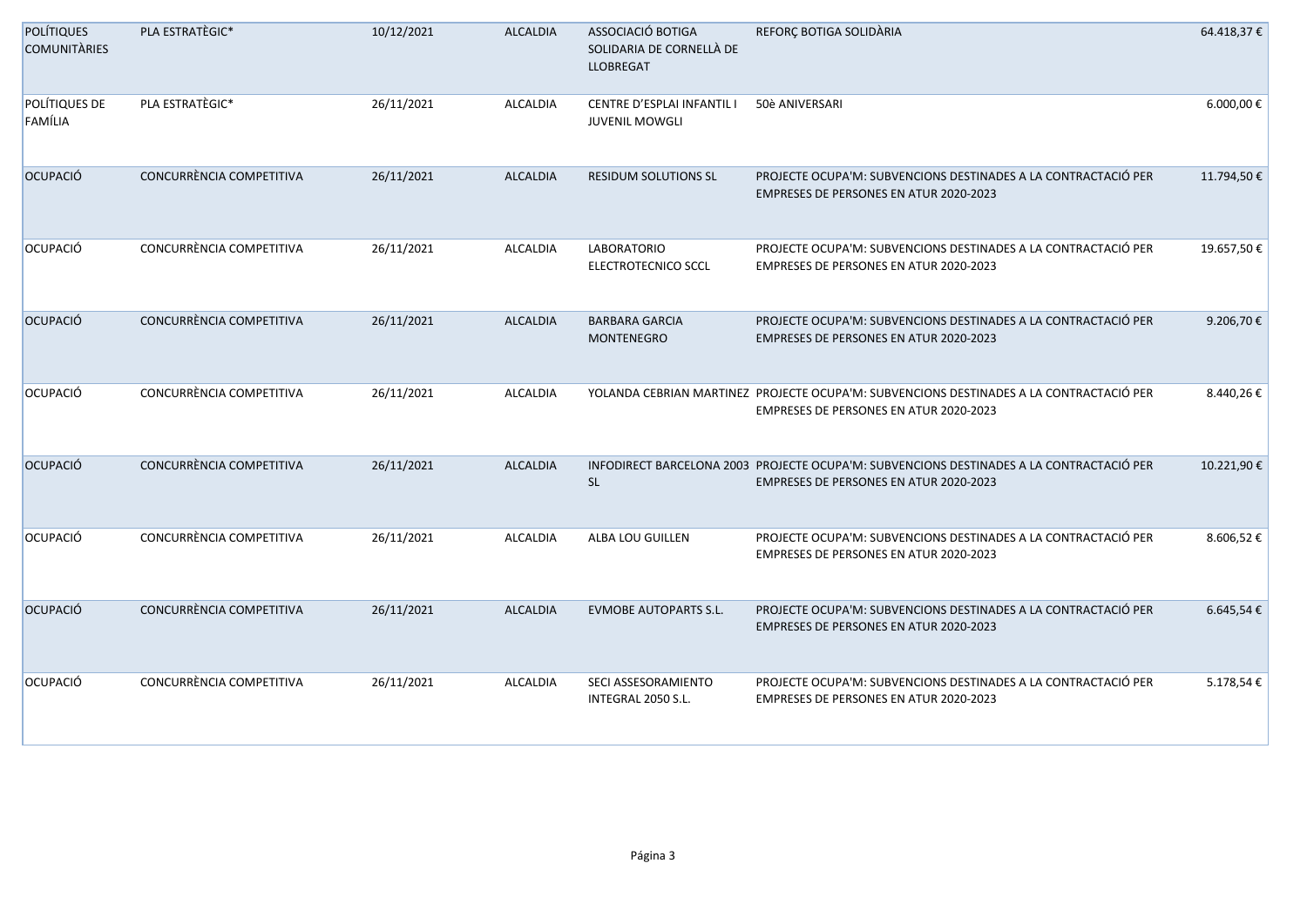| OCUPACIÓ | CONCURRÈNCIA COMPETITIVA | 26/11/2021 | ALCALDIA        | LIBERTY CONTAINERS S.L.                                         | PROJECTE OCUPA'M: SUBVENCIONS DESTINADES A LA CONTRACTACIÓ PER<br><b>EMPRESES DE PERSONES EN ATUR 2020-2023</b>                    | 11.794,50€  |
|----------|--------------------------|------------|-----------------|-----------------------------------------------------------------|------------------------------------------------------------------------------------------------------------------------------------|-------------|
| OCUPACIÓ | CONCURRÈNCIA COMPETITIVA | 26/11/2021 | ALCALDIA        | <b>ISERVIS REPARACIONS I</b><br>ASSISTENCIA BARCELONA SL        | PROJECTE OCUPA'M: SUBVENCIONS DESTINADES A LA CONTRACTACIÓ PER<br>EMPRESES DE PERSONES EN ATUR 2020-2023                           | 10.221,90€  |
| OCUPACIÓ | CONCURRÈNCIA COMPETITIVA | 26/11/2021 | <b>ALCALDIA</b> | ROMINA-MONTSERRAT<br><b>SALCEDO SERRANO</b>                     | PROJECTE OCUPA'M: SUBVENCIONS DESTINADES A LA CONTRACTACIÓ PER<br>EMPRESES DE PERSONES EN ATUR 2020-2023                           | 10.221,90€  |
| OCUPACIÓ | CONCURRÈNCIA COMPETITIVA | 26/11/2021 | ALCALDIA        | DIPTOS, S.L.                                                    | PROJECTE OCUPA'M: SUBVENCIONS DESTINADES A LA CONTRACTACIÓ PER<br>EMPRESES DE PERSONES EN ATUR 2020-2023                           | 10.221,90€  |
| OCUPACIÓ | CONCURRÈNCIA COMPETITIVA | 26/11/2021 | <b>ALCALDIA</b> | S.L.                                                            | UNITED STATES OF FLOWERS, PROJECTE OCUPA'M: SUBVENCIONS DESTINADES A LA CONTRACTACIÓ PER<br>EMPRESES DE PERSONES EN ATUR 2020-2023 | 11.794,50€  |
| OCUPACIÓ | CONCURRÈNCIA COMPETITIVA | 26/11/2021 | ALCALDIA        | AL AGUA PATOS, S.L.                                             | PROJECTE OCUPA'M: SUBVENCIONS DESTINADES A LA CONTRACTACIÓ PER<br>EMPRESES DE PERSONES EN ATUR 2020-2023                           | 9.821,48€   |
| OCUPACIÓ | CONCURRÈNCIA COMPETITIVA | 26/11/2021 | <b>ALCALDIA</b> | <b>BDN ASESORES Y</b><br><b>CONSULTORES TRIBUTARIOS</b><br>S.L. | PROJECTE OCUPA'M: SUBVENCIONS DESTINADES A LA CONTRACTACIÓ PER<br><b>EMPRESES DE PERSONES EN ATUR 2020-2023</b>                    | 10.221,90€  |
| OCUPACIÓ | CONCURRÈNCIA COMPETITIVA | 26/11/2021 | ALCALDIA        | JUAN MANUEL CARRION<br>PALMERO                                  | PROJECTE OCUPA'M: SUBVENCIONS DESTINADES A LA CONTRACTACIÓ PER<br>EMPRESES DE PERSONES EN ATUR 2020-2023                           | 8.849,98€   |
| OCUPACIÓ | CONCURRÈNCIA COMPETITIVA | 26/11/2021 | <b>ALCALDIA</b> | <b>ORFEO CATALONIA</b>                                          | PROJECTE OCUPA'M: SUBVENCIONS DESTINADES A LA CONTRACTACIÓ PER<br>EMPRESES DE PERSONES EN ATUR 2020-2023                           | 20.443,80 € |
| OCUPACIÓ | CONCURRÈNCIA COMPETITIVA | 26/11/2021 | ALCALDIA        | JAVIER ALVAREZ DELGADO                                          | PROJECTE OCUPA'M: SUBVENCIONS DESTINADES A LA CONTRACTACIÓ PER<br>EMPRESES DE PERSONES EN ATUR 2020-2023                           | 9.718,56€   |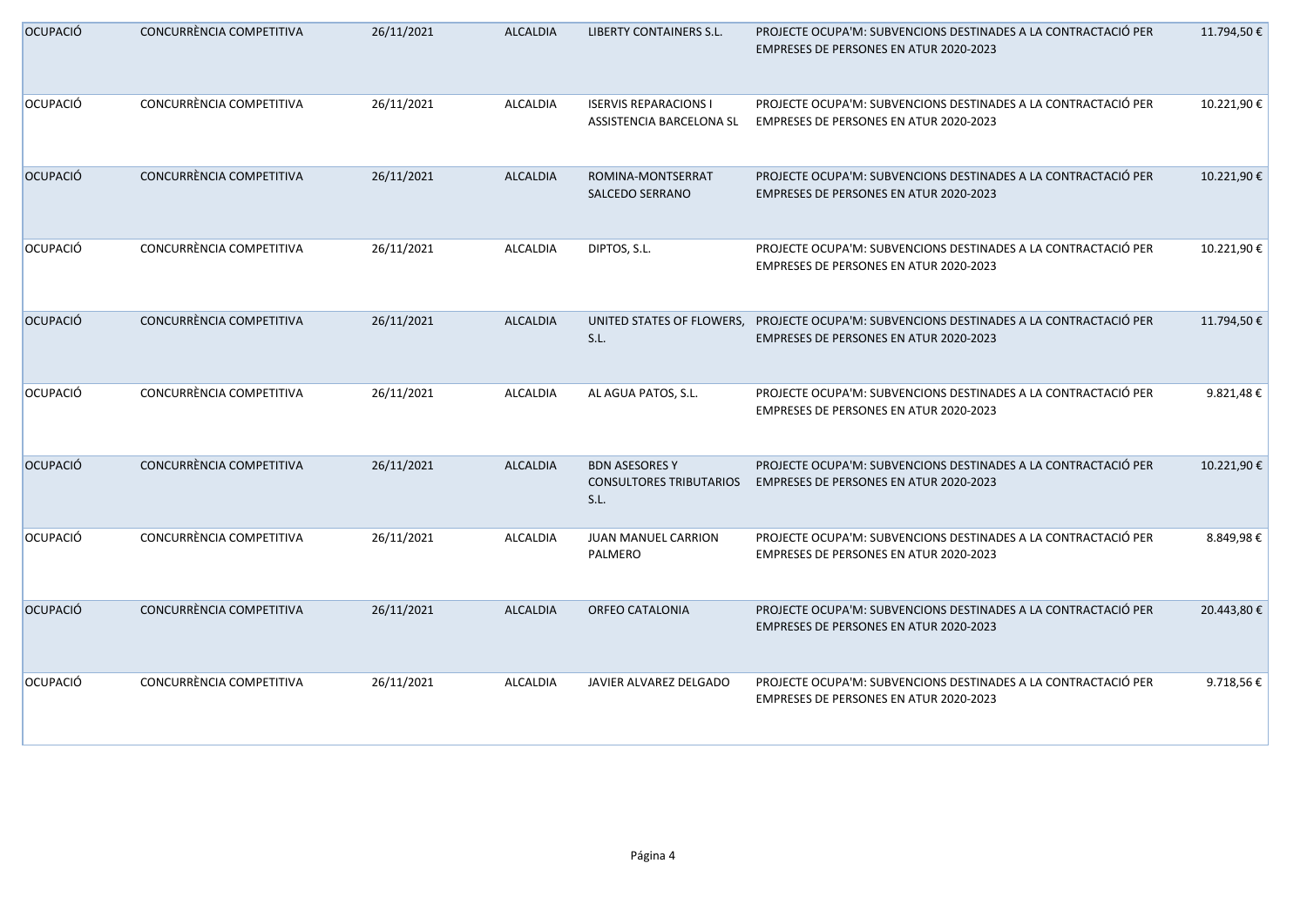| OCUPACIÓ                 | CONCURRÈNCIA COMPETITIVA    | 26/11/2021 | <b>ALCALDIA</b> | <b>LLAR SL</b>                                               | IFUSTERS REPARACIONS DE LA PROJECTE OCUPA'M: SUBVENCIONS DESTINADES A LA CONTRACTACIÓ PER<br><b>EMPRESES DE PERSONES EN ATUR 2020-2023</b>             | 5.110,95€  |
|--------------------------|-----------------------------|------------|-----------------|--------------------------------------------------------------|--------------------------------------------------------------------------------------------------------------------------------------------------------|------------|
| OCUPACIÓ                 | CONCURRÈNCIA COMPETITIVA    | 26/11/2021 | <b>ALCALDIA</b> | LUX ESPLENDIDA SL                                            | PROJECTE OCUPA'M: SUBVENCIONS DESTINADES A LA CONTRACTACIÓ PER<br>EMPRESES DE PERSONES EN ATUR 2020-2023                                               | 9.435,60€  |
| OCUPACIÓ                 | CONCURRÈNCIA COMPETITIVA    | 26/11/2021 | <b>ALCALDIA</b> | DAVID BEA ESCOFET                                            | PROJECTE OCUPA'M: SUBVENCIONS DESTINADES A LA CONTRACTACIÓ PER<br>EMPRESES DE PERSONES EN ATUR 2020-2023                                               | 4.908,24€  |
| OCUPACIÓ                 | CONCURRÈNCIA COMPETITIVA    | 26/11/2021 | <b>ALCALDIA</b> | OPTINSTAL SPAIN, S.L.U.                                      | PROJECTE OCUPA'M: SUBVENCIONS DESTINADES A LA CONTRACTACIÓ PER<br>EMPRESES DE PERSONES EN ATUR 2020-2023                                               | 11.794,50€ |
| OCUPACIÓ                 | CONCURRÈNCIA COMPETITIVA    | 26/11/2021 | <b>ALCALDIA</b> | S.L.                                                         | ANUNCIADORES DE ALARMAS, PROJECTE OCUPA'M: SUBVENCIONS DESTINADES A LA CONTRACTACIÓ PER<br><b>EMPRESES DE PERSONES EN ATUR 2020-2023</b>               | 5.110,95€  |
| POLÍTIQUES DE<br>FAMÍLIA | PLA ESTRATÈGIC*             | 26/11/2021 | <b>ALCALDIA</b> | CENTRE D'ESPLAI INFANTIL I<br><b>JUVENIL MOWGLI</b>          | PROJECTE: CLIMATITZACIÓ MOWGLI 2021                                                                                                                    | 81.107,72€ |
| POLÍTIQUES DE<br>FAMÍLIA | PLA ESTRATÈGIC*             | 26/11/2021 | <b>ALCALDIA</b> | ASSOCIACIÓ DE FAMILIARS<br>AMB DIFICULTATS<br>D'APRENENTATGE | PROJECTE: GESTIÓ DE LES DIFICULTATS D'APRENENTATGE EN TEMPS DE<br>COVID-19                                                                             | 4.600,00€  |
| <b>COMERÇ</b>            | CONCURRÈNCIA NO COMPETITIVA | 26/11/2021 | <b>ALCALDIA</b> | ELISENDA VERA BON                                            | SUBVENCIÓ ALS TITULARS DE LES ACTIVITATS DE RESTAURACIÓ I DELS<br>CENTRES D'ESTÈTICA I BELLESA OBLIGATS AL TANCAMENT PER LA<br>PANDÈMIA DE LA COVID-19 | 1.000,00€  |
| <b>COMERÇ</b>            | CONCURRÈNCIA NO COMPETITIVA | 26/11/2021 | <b>ALCALDIA</b> | <b>SANLI ZHOU</b>                                            | SUBVENCIÓ ALS TITULARS DE LES ACTIVITATS DE RESTAURACIÓ I DELS<br>CENTRES D'ESTÈTICA I BELLESA OBLIGATS AL TANCAMENT PER LA<br>PANDÈMIA DE LA COVID-19 | 1.001,00€  |
| <b>COMERÇ</b>            | CONCURRÈNCIA NO COMPETITIVA | 26/11/2021 | ALCALDIA        | LIDIA DAGA VIDE                                              | SUBVENCIÓ ALS TITULARS DE LES ACTIVITATS DE RESTAURACIÓ I DELS<br>CENTRES D'ESTÈTICA I BELLESA OBLIGATS AL TANCAMENT PER LA<br>PANDÈMIA DE LA COVID-19 | 1.002,00 € |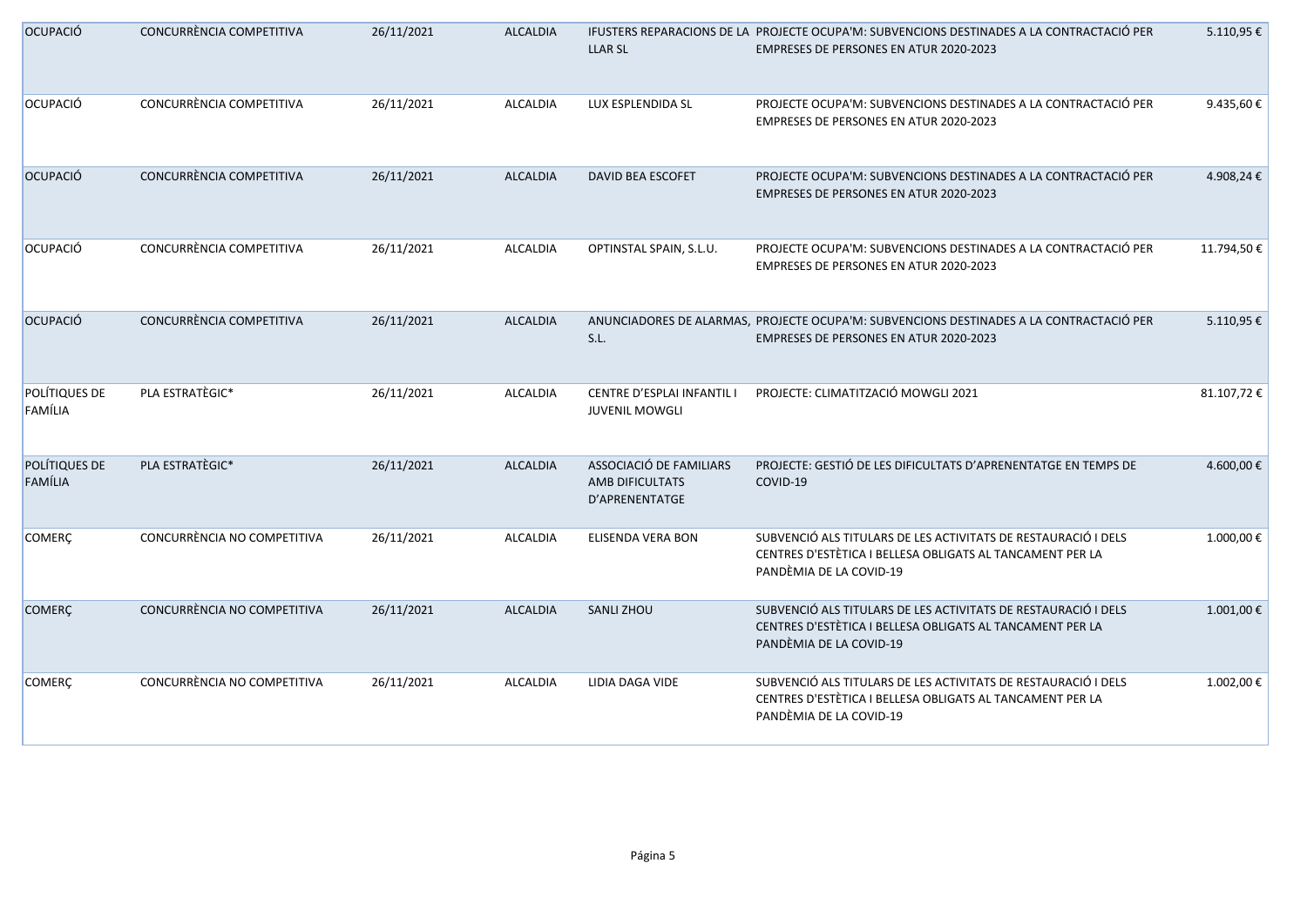| <b>COMERÇ</b> | CONCURRÈNCIA NO COMPETITIVA | 26/11/2021 | <b>ALCALDIA</b> | <b>MARIA GLORIA MOLINER</b><br><b>FERRER</b> | SUBVENCIÓ ALS TITULARS DE LES ACTIVITATS DE RESTAURACIÓ I DELS<br>CENTRES D'ESTÈTICA I BELLESA OBLIGATS AL TANCAMENT PER LA<br>PANDÈMIA DE LA COVID-19 | 1.003,00€  |
|---------------|-----------------------------|------------|-----------------|----------------------------------------------|--------------------------------------------------------------------------------------------------------------------------------------------------------|------------|
| <b>COMERÇ</b> | CONCURRÈNCIA NO COMPETITIVA | 26/11/2021 | ALCALDIA        | FUSIO CORNELLA 2013, S.L.<br>B6695           | SUBVENCIÓ ALS TITULARS DE LES ACTIVITATS DE RESTAURACIÓ I DELS<br>CENTRES D'ESTÈTICA I BELLESA OBLIGATS AL TANCAMENT PER LA<br>PANDÈMIA DE LA COVID-19 | 1.004,00€  |
| <b>COMERÇ</b> | CONCURRÈNCIA NO COMPETITIVA | 26/11/2021 | <b>ALCALDIA</b> | NURIA MARTINEZ AYLLON                        | SUBVENCIÓ ALS TITULARS DE LES ACTIVITATS DE RESTAURACIÓ I DELS<br>CENTRES D'ESTÈTICA I BELLESA OBLIGATS AL TANCAMENT PER LA<br>PANDÈMIA DE LA COVID-19 | 1.005,00€  |
| <b>COMERC</b> | CONCURRÈNCIA NO COMPETITIVA | 26/11/2021 | ALCALDIA        | DAVID MARCOS HERMOSILLA                      | SUBVENCIÓ ALS TITULARS DE LES ACTIVITATS DE RESTAURACIÓ I DELS<br>CENTRES D'ESTÈTICA I BELLESA OBLIGATS AL TANCAMENT PER LA<br>PANDÈMIA DE LA COVID-19 | 1.006,00€  |
| <b>COMERÇ</b> | CONCURRÈNCIA NO COMPETITIVA | 26/11/2021 | <b>ALCALDIA</b> | <b>AIMEI HUANG</b>                           | SUBVENCIÓ ALS TITULARS DE LES ACTIVITATS DE RESTAURACIÓ I DELS<br>CENTRES D'ESTÈTICA I BELLESA OBLIGATS AL TANCAMENT PER LA<br>PANDÈMIA DE LA COVID-19 | 1.007,00€  |
| <b>COMERÇ</b> | CONCURRÈNCIA NO COMPETITIVA | 26/11/2021 | ALCALDIA        | YATTOU BOUTHAROUIT<br><b>OUAKASSOU</b>       | SUBVENCIÓ ALS TITULARS DE LES ACTIVITATS DE RESTAURACIÓ I DELS<br>CENTRES D'ESTÈTICA I BELLESA OBLIGATS AL TANCAMENT PER LA<br>PANDÈMIA DE LA COVID-19 | 1.008,00€  |
| <b>COMERC</b> | CONCURRÈNCIA NO COMPETITIVA | 26/11/2021 | ALCALDIA        | <b>WEIYONG XU</b>                            | SUBVENCIÓ ALS TITULARS DE LES ACTIVITATS DE RESTAURACIÓ I DELS<br>CENTRES D'ESTÈTICA I BELLESA OBLIGATS AL TANCAMENT PER LA<br>PANDÈMIA DE LA COVID-19 | 1.009,00€  |
| <b>COMERÇ</b> | CONCURRÈNCIA NO COMPETITIVA | 26/11/2021 | ALCALDIA        | <b>HONGYU ZHANG</b>                          | SUBVENCIÓ ALS TITULARS DE LES ACTIVITATS DE RESTAURACIÓ I DELS<br>CENTRES D'ESTÈTICA I BELLESA OBLIGATS AL TANCAMENT PER LA<br>PANDÈMIA DE LA COVID-19 | 1.010,00€  |
| <b>COMERÇ</b> | CONCURRÈNCIA NO COMPETITIVA | 26/11/2021 | <b>ALCALDIA</b> | <b>LIANG ZHANG</b>                           | SUBVENCIÓ ALS TITULARS DE LES ACTIVITATS DE RESTAURACIÓ I DELS<br>CENTRES D'ESTÈTICA I BELLESA OBLIGATS AL TANCAMENT PER LA<br>PANDÈMIA DE LA COVID-19 | 1.011,00 € |
| <b>COMERÇ</b> | CONCURRÈNCIA NO COMPETITIVA | 26/11/2021 | ALCALDIA        | PING YU                                      | SUBVENCIÓ ALS TITULARS DE LES ACTIVITATS DE RESTAURACIÓ I DELS<br>CENTRES D'ESTÈTICA I BELLESA OBLIGATS AL TANCAMENT PER LA<br>PANDÈMIA DE LA COVID-19 | 1.012,00 € |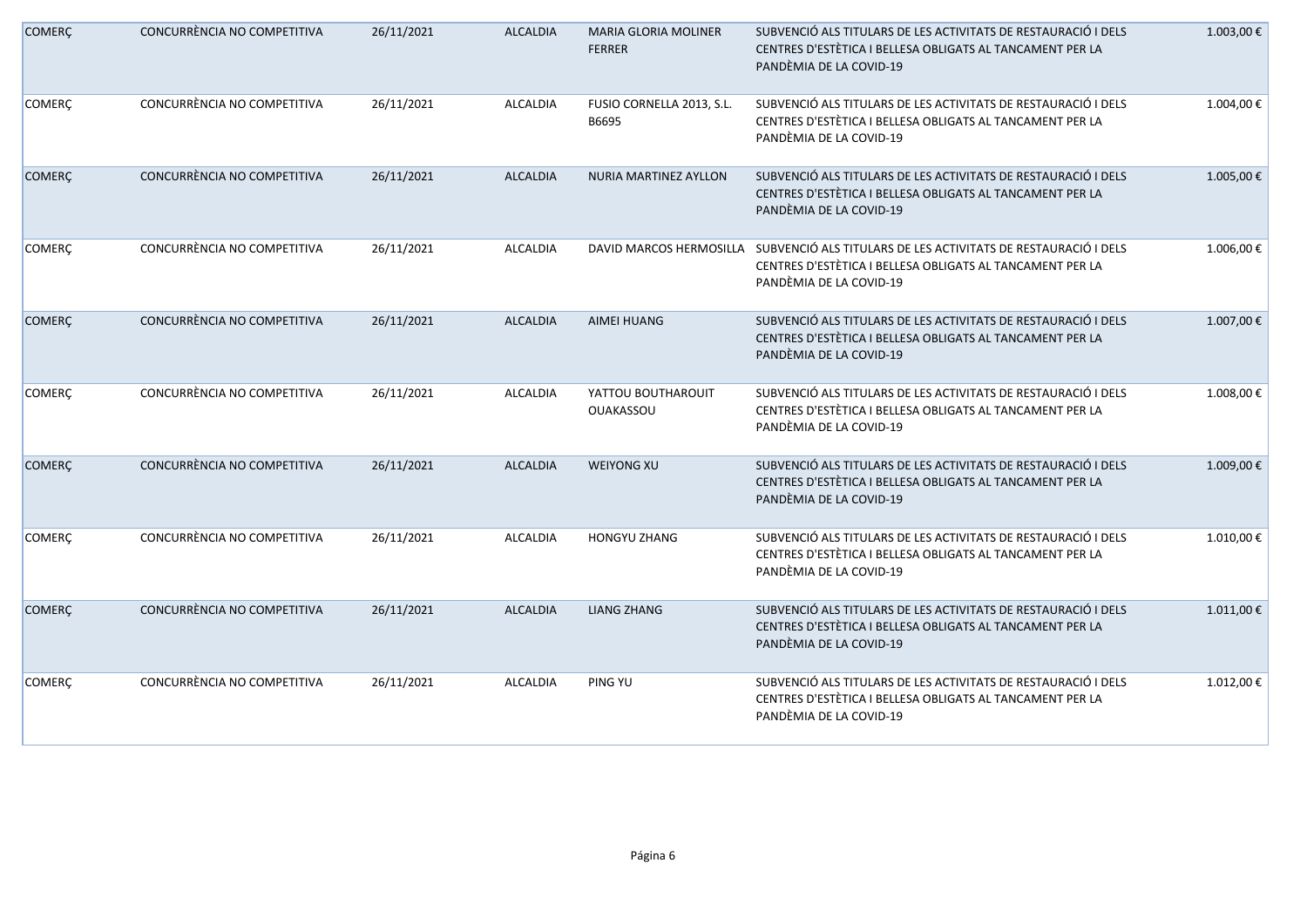| <b>COMERÇ</b> | CONCURRÈNCIA NO COMPETITIVA | 26/11/2021 | <b>ALCALDIA</b> | <b>WENZHUO YANG</b>  | SUBVENCIÓ ALS TITULARS DE LES ACTIVITATS DE RESTAURACIÓ I DELS<br>CENTRES D'ESTÈTICA I BELLESA OBLIGATS AL TANCAMENT PER LA<br>PANDÈMIA DE LA COVID-19                           | 1.013,00€  |
|---------------|-----------------------------|------------|-----------------|----------------------|----------------------------------------------------------------------------------------------------------------------------------------------------------------------------------|------------|
| <b>COMERÇ</b> | CONCURRÈNCIA NO COMPETITIVA | 26/11/2021 | <b>ALCALDIA</b> | <b>JUNMEI WU</b>     | SUBVENCIÓ ALS TITULARS DE LES ACTIVITATS DE RESTAURACIÓ I DELS<br>CENTRES D'ESTÈTICA I BELLESA OBLIGATS AL TANCAMENT PER LA<br>PANDÈMIA DE LA COVID-19                           | 1.014,00 € |
| <b>COMERÇ</b> | CONCURRÈNCIA NO COMPETITIVA | 26/11/2021 | <b>ALCALDIA</b> | PEÑA GONZALEZ        | ALEJANDRO SEBASTIAN DE LA SUBVENCIÓ ALS TITULARS DE LES ACTIVITATS DE RESTAURACIÓ I DELS<br>CENTRES D'ESTÈTICA I BELLESA OBLIGATS AL TANCAMENT PER LA<br>PANDÈMIA DE LA COVID-19 | 1.015,00€  |
| <b>COMERC</b> | CONCURRÈNCIA NO COMPETITIVA | 26/11/2021 | ALCALDIA        | XIAO WU              | SUBVENCIÓ ALS TITULARS DE LES ACTIVITATS DE RESTAURACIÓ I DELS<br>CENTRES D'ESTÈTICA I BELLESA OBLIGATS AL TANCAMENT PER LA<br>PANDÈMIA DE LA COVID-19                           | 1.016,00€  |
| <b>COMERÇ</b> | CONCURRÈNCIA NO COMPETITIVA | 26/11/2021 | <b>ALCALDIA</b> | <b>HAIZU JIANG</b>   | SUBVENCIÓ ALS TITULARS DE LES ACTIVITATS DE RESTAURACIÓ I DELS<br>CENTRES D'ESTÈTICA I BELLESA OBLIGATS AL TANCAMENT PER LA<br>PANDÈMIA DE LA COVID-19                           | 1.017,00 € |
| <b>COMERÇ</b> | CONCURRÈNCIA NO COMPETITIVA | 26/11/2021 | ALCALDIA        | <b>XUEMEI CHEN</b>   | SUBVENCIÓ ALS TITULARS DE LES ACTIVITATS DE RESTAURACIÓ I DELS<br>CENTRES D'ESTÈTICA I BELLESA OBLIGATS AL TANCAMENT PER LA<br>PANDÈMIA DE LA COVID-19                           | 1.018,00€  |
| <b>COMERC</b> | CONCURRÈNCIA NO COMPETITIVA | 26/11/2021 | ALCALDIA        | <b>HANYING WU</b>    | SUBVENCIÓ ALS TITULARS DE LES ACTIVITATS DE RESTAURACIÓ I DELS<br>CENTRES D'ESTÈTICA I BELLESA OBLIGATS AL TANCAMENT PER LA<br>PANDÈMIA DE LA COVID-19                           | 1.019,00€  |
| <b>COMERÇ</b> | CONCURRÈNCIA NO COMPETITIVA | 26/11/2021 | ALCALDIA        | ROSER BRIONES AULEDA | SUBVENCIÓ ALS TITULARS DE LES ACTIVITATS DE RESTAURACIÓ I DELS<br>CENTRES D'ESTÈTICA I BELLESA OBLIGATS AL TANCAMENT PER LA<br>PANDÈMIA DE LA COVID-19                           | 1.020,00€  |
| <b>COMERÇ</b> | CONCURRÈNCIA NO COMPETITIVA | 26/11/2021 | <b>ALCALDIA</b> | MUHAMMAD NABI KHAN   | SUBVENCIÓ ALS TITULARS DE LES ACTIVITATS DE RESTAURACIÓ I DELS<br>CENTRES D'ESTÈTICA I BELLESA OBLIGATS AL TANCAMENT PER LA<br>PANDÈMIA DE LA COVID-19                           | 1.021,00 € |
| <b>COMERÇ</b> | CONCURRÈNCIA NO COMPETITIVA | 26/11/2021 | ALCALDIA        | <b>WENPING XU</b>    | SUBVENCIÓ ALS TITULARS DE LES ACTIVITATS DE RESTAURACIÓ I DELS<br>CENTRES D'ESTÈTICA I BELLESA OBLIGATS AL TANCAMENT PER LA<br>PANDÈMIA DE LA COVID-19                           | 1.022,00€  |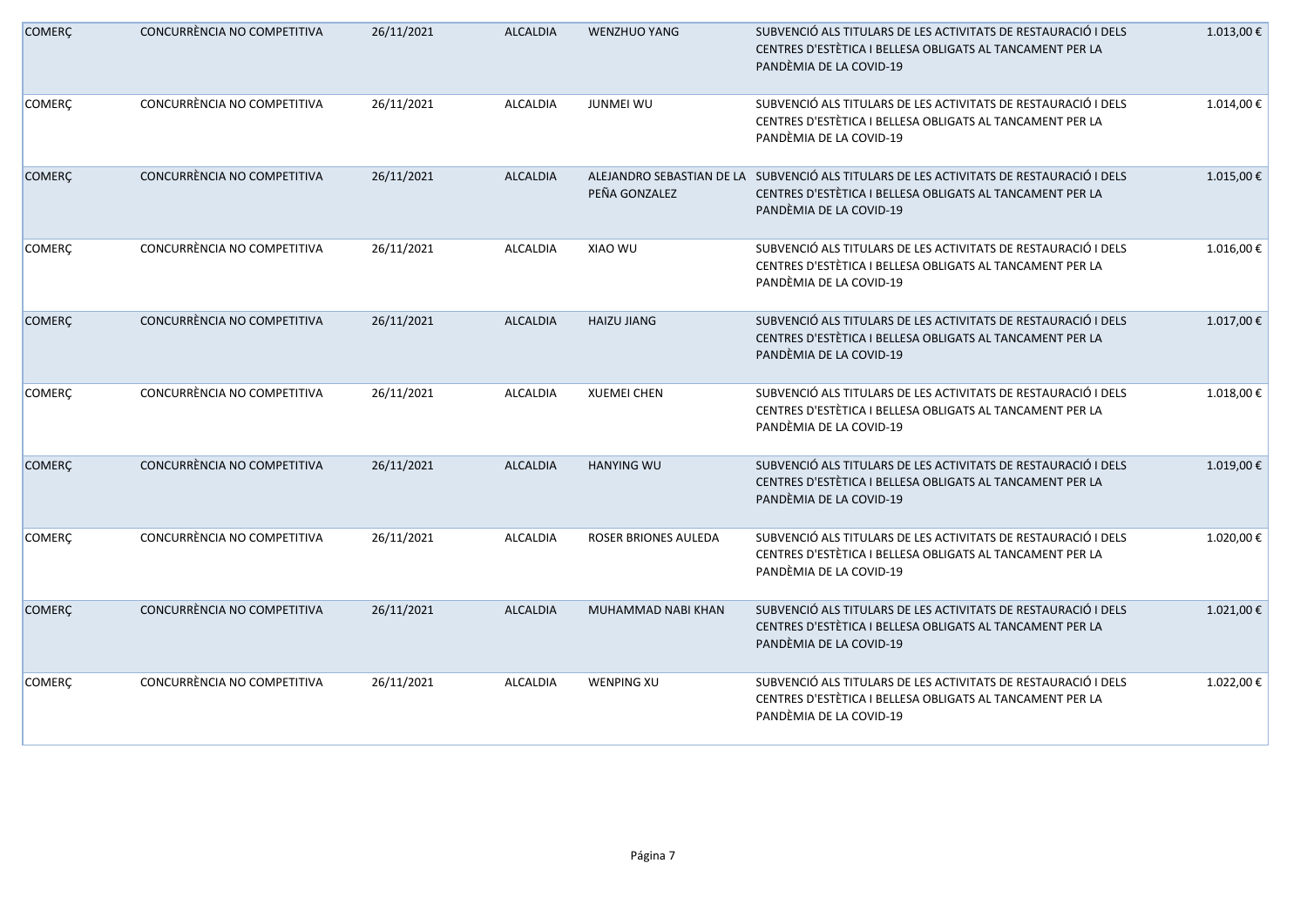| <b>COMERÇ</b> | CONCURRÈNCIA NO COMPETITIVA | 26/11/2021 | <b>ALCALDIA</b> | <b>VENANCIO MERA BAS</b>            | SUBVENCIÓ ALS TITULARS DE LES ACTIVITATS DE RESTAURACIÓ I DELS<br>CENTRES D'ESTÈTICA I BELLESA OBLIGATS AL TANCAMENT PER LA<br>PANDÈMIA DE LA COVID-19 | 1.023,00€  |
|---------------|-----------------------------|------------|-----------------|-------------------------------------|--------------------------------------------------------------------------------------------------------------------------------------------------------|------------|
| <b>COMERÇ</b> | CONCURRÈNCIA NO COMPETITIVA | 26/11/2021 | <b>ALCALDIA</b> | <b>XIULING JI</b>                   | SUBVENCIÓ ALS TITULARS DE LES ACTIVITATS DE RESTAURACIÓ I DELS<br>CENTRES D'ESTÈTICA I BELLESA OBLIGATS AL TANCAMENT PER LA<br>PANDÈMIA DE LA COVID-19 | 1.024,00€  |
| <b>COMERÇ</b> | CONCURRÈNCIA NO COMPETITIVA | 26/11/2021 | <b>ALCALDIA</b> | <b>AIYONG CHEN</b>                  | SUBVENCIÓ ALS TITULARS DE LES ACTIVITATS DE RESTAURACIÓ I DELS<br>CENTRES D'ESTÈTICA I BELLESA OBLIGATS AL TANCAMENT PER LA<br>PANDÈMIA DE LA COVID-19 | 1.025,00 € |
| <b>COMERC</b> | CONCURRÈNCIA NO COMPETITIVA | 26/11/2021 | ALCALDIA        | HISPANO GHUMAN IMPEX,<br>S.L. B6740 | SUBVENCIÓ ALS TITULARS DE LES ACTIVITATS DE RESTAURACIÓ I DELS<br>CENTRES D'ESTÈTICA I BELLESA OBLIGATS AL TANCAMENT PER LA<br>PANDÈMIA DE LA COVID-19 | 1.026,00€  |
| <b>COMERÇ</b> | CONCURRÈNCIA NO COMPETITIVA | 26/11/2021 | <b>ALCALDIA</b> | <b>DIEGO RUF NARANJOS</b>           | SUBVENCIÓ ALS TITULARS DE LES ACTIVITATS DE RESTAURACIÓ I DELS<br>CENTRES D'ESTÈTICA I BELLESA OBLIGATS AL TANCAMENT PER LA<br>PANDÈMIA DE LA COVID-19 | 1.027,00€  |
| <b>COMERÇ</b> | CONCURRÈNCIA NO COMPETITIVA | 26/11/2021 | <b>ALCALDIA</b> | <b>JIE CHEN</b>                     | SUBVENCIÓ ALS TITULARS DE LES ACTIVITATS DE RESTAURACIÓ I DELS<br>CENTRES D'ESTÈTICA I BELLESA OBLIGATS AL TANCAMENT PER LA<br>PANDÈMIA DE LA COVID-19 | 1.028,00€  |
| <b>COMERÇ</b> | CONCURRÈNCIA NO COMPETITIVA | 26/11/2021 | <b>ALCALDIA</b> | <b>GUOZHEN CHEN</b>                 | SUBVENCIÓ ALS TITULARS DE LES ACTIVITATS DE RESTAURACIÓ I DELS<br>CENTRES D'ESTÈTICA I BELLESA OBLIGATS AL TANCAMENT PER LA<br>PANDÈMIA DE LA COVID-19 | 1.029,00€  |
| <b>COMERÇ</b> | CONCURRÈNCIA NO COMPETITIVA | 26/11/2021 | <b>ALCALDIA</b> | YAOLEI DING                         | SUBVENCIÓ ALS TITULARS DE LES ACTIVITATS DE RESTAURACIÓ I DELS<br>CENTRES D'ESTÈTICA I BELLESA OBLIGATS AL TANCAMENT PER LA<br>PANDÈMIA DE LA COVID-19 | 1.030,00€  |
| <b>COMERÇ</b> | CONCURRÈNCIA NO COMPETITIVA | 26/11/2021 | <b>ALCALDIA</b> | <b>HAILI HUANG</b>                  | SUBVENCIÓ ALS TITULARS DE LES ACTIVITATS DE RESTAURACIÓ I DELS<br>CENTRES D'ESTÈTICA I BELLESA OBLIGATS AL TANCAMENT PER LA<br>PANDÈMIA DE LA COVID-19 | 1.031,00€  |
| <b>COMERÇ</b> | CONCURRÈNCIA NO COMPETITIVA | 26/11/2021 | ALCALDIA        | DAVID DAVILA MORENO                 | SUBVENCIÓ ALS TITULARS DE LES ACTIVITATS DE RESTAURACIÓ I DELS<br>CENTRES D'ESTÈTICA I BELLESA OBLIGATS AL TANCAMENT PER LA<br>PANDÈMIA DE LA COVID-19 | 1.032,00€  |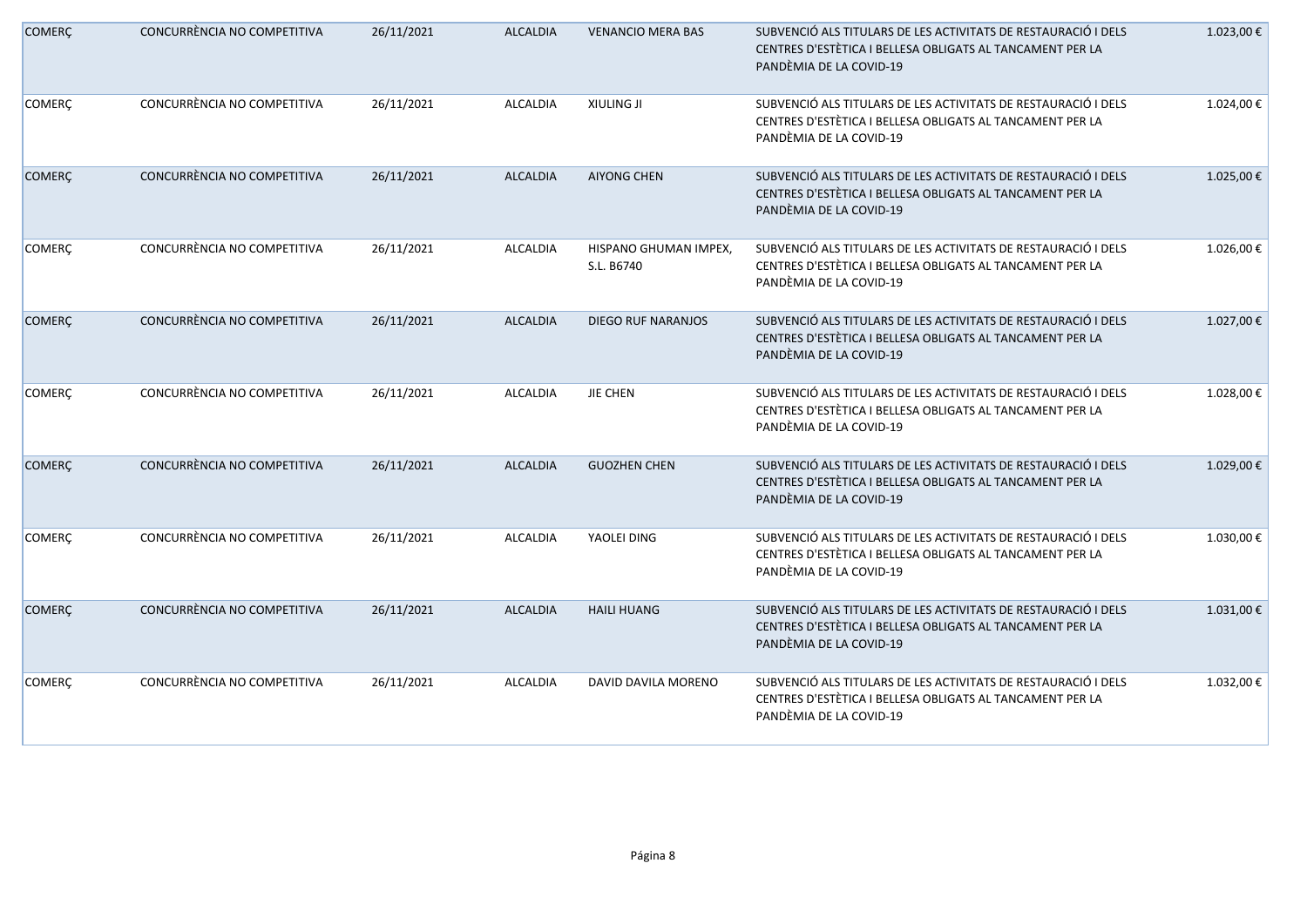| <b>COMERÇ</b> | CONCURRÈNCIA NO COMPETITIVA | 26/11/2021 | <b>ALCALDIA</b> | <b>CHUNYING XU</b>                | SUBVENCIÓ ALS TITULARS DE LES ACTIVITATS DE RESTAURACIÓ I DELS<br>CENTRES D'ESTÈTICA I BELLESA OBLIGATS AL TANCAMENT PER LA<br>PANDÈMIA DE LA COVID-19 | 1.033,00€        |
|---------------|-----------------------------|------------|-----------------|-----------------------------------|--------------------------------------------------------------------------------------------------------------------------------------------------------|------------------|
| <b>COMERÇ</b> | CONCURRÈNCIA NO COMPETITIVA | 26/11/2021 | ALCALDIA        | <b>BING JIANG</b>                 | SUBVENCIÓ ALS TITULARS DE LES ACTIVITATS DE RESTAURACIÓ I DELS<br>CENTRES D'ESTÈTICA I BELLESA OBLIGATS AL TANCAMENT PER LA<br>PANDÈMIA DE LA COVID-19 | 1.034,00€        |
| <b>COMERÇ</b> | CONCURRÈNCIA NO COMPETITIVA | 26/11/2021 | <b>ALCALDIA</b> | <b>ANQING LIN</b>                 | SUBVENCIÓ ALS TITULARS DE LES ACTIVITATS DE RESTAURACIÓ I DELS<br>CENTRES D'ESTÈTICA I BELLESA OBLIGATS AL TANCAMENT PER LA<br>PANDÈMIA DE LA COVID-19 | 1.035,00€        |
| <b>COMERC</b> | CONCURRÈNCIA NO COMPETITIVA | 26/11/2021 | ALCALDIA        | ZHAOPING LIN                      | SUBVENCIÓ ALS TITULARS DE LES ACTIVITATS DE RESTAURACIÓ I DELS<br>CENTRES D'ESTÈTICA I BELLESA OBLIGATS AL TANCAMENT PER LA<br>PANDÈMIA DE LA COVID-19 | 1.036,00€        |
| <b>COMERÇ</b> | CONCURRÈNCIA NO COMPETITIVA | 26/11/2021 | <b>ALCALDIA</b> | <b>MINYING LIN</b>                | SUBVENCIÓ ALS TITULARS DE LES ACTIVITATS DE RESTAURACIÓ I DELS<br>CENTRES D'ESTÈTICA I BELLESA OBLIGATS AL TANCAMENT PER LA<br>PANDÈMIA DE LA COVID-19 | 1.037,00€        |
| <b>COMERÇ</b> | CONCURRÈNCIA NO COMPETITIVA | 26/11/2021 | <b>ALCALDIA</b> | FEIFEI QIU                        | SUBVENCIÓ ALS TITULARS DE LES ACTIVITATS DE RESTAURACIÓ I DELS<br>CENTRES D'ESTÈTICA I BELLESA OBLIGATS AL TANCAMENT PER LA<br>PANDÈMIA DE LA COVID-19 | 1.038,00€        |
| <b>COMERC</b> | CONCURRÈNCIA NO COMPETITIVA | 26/11/2021 | ALCALDIA        | NURIA EZQUERRO GIMENEZ            | SUBVENCIÓ ALS TITULARS DE LES ACTIVITATS DE RESTAURACIÓ I DELS<br>CENTRES D'ESTÈTICA I BELLESA OBLIGATS AL TANCAMENT PER LA<br>PANDÈMIA DE LA COVID-19 | 1.039,00€        |
| <b>COMERÇ</b> | CONCURRÈNCIA NO COMPETITIVA | 26/11/2021 | ALCALDIA        | INVERSIONES PECATA, S.L.<br>B0171 | SUBVENCIÓ ALS TITULARS DE LES ACTIVITATS DE RESTAURACIÓ I DELS<br>CENTRES D'ESTÈTICA I BELLESA OBLIGATS AL TANCAMENT PER LA<br>PANDÈMIA DE LA COVID-19 | $1.040,00$ $\in$ |
| <b>COMERÇ</b> | CONCURRÈNCIA NO COMPETITIVA | 26/11/2021 | <b>ALCALDIA</b> | MARIA CARMEN REY RUIZ             | SUBVENCIÓ ALS TITULARS DE LES ACTIVITATS DE RESTAURACIÓ I DELS<br>CENTRES D'ESTÈTICA I BELLESA OBLIGATS AL TANCAMENT PER LA<br>PANDÈMIA DE LA COVID-19 | 1.041,00 €       |
| <b>COMERÇ</b> | CONCURRÈNCIA NO COMPETITIVA | 26/11/2021 | ALCALDIA        | <b>GUIFEN HUANG</b>               | SUBVENCIÓ ALS TITULARS DE LES ACTIVITATS DE RESTAURACIÓ I DELS<br>CENTRES D'ESTÈTICA I BELLESA OBLIGATS AL TANCAMENT PER LA<br>PANDÈMIA DE LA COVID-19 | 1.042,00 €       |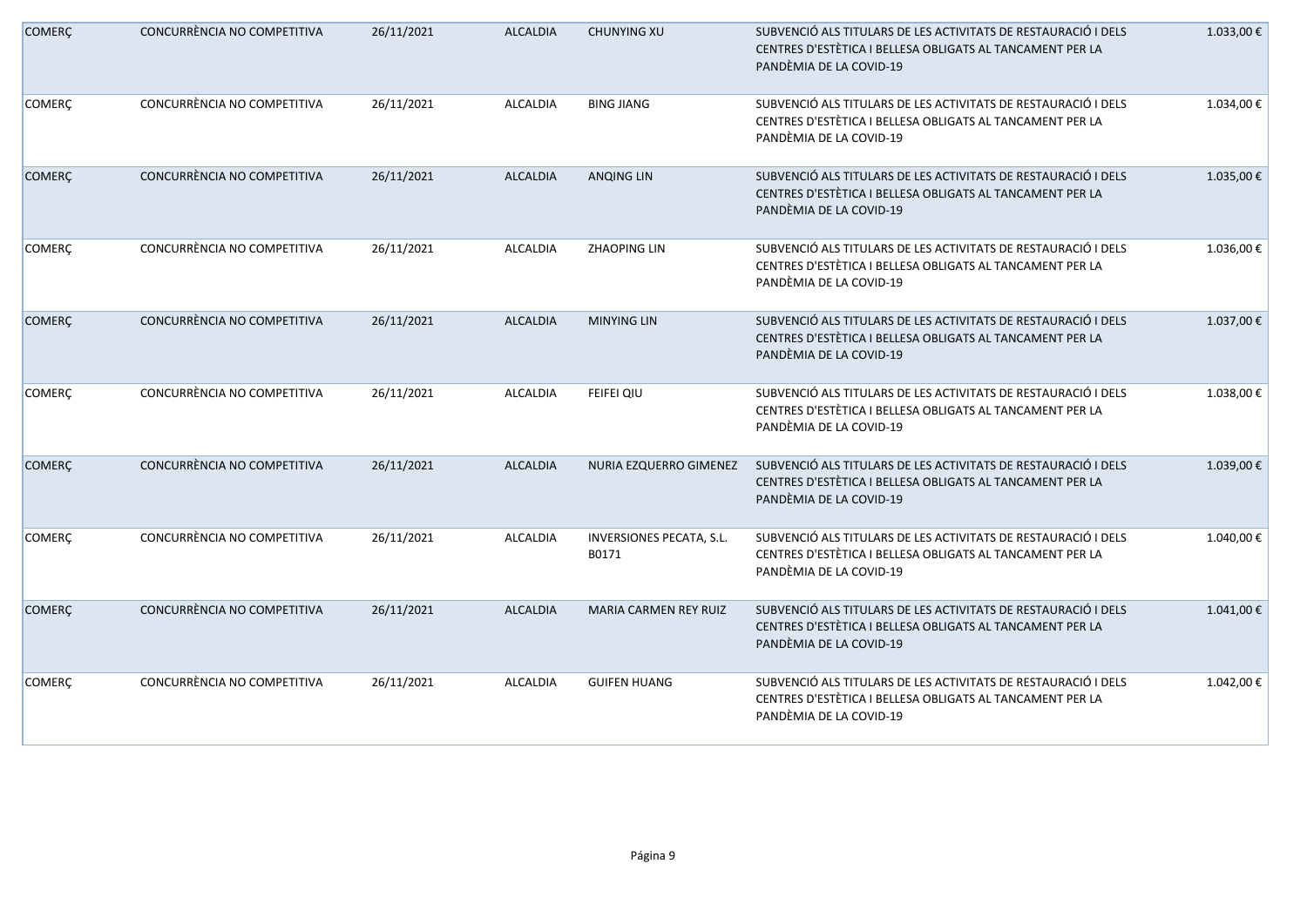| <b>COMERÇ</b> | CONCURRÈNCIA NO COMPETITIVA | 26/11/2021 | <b>ALCALDIA</b> | <b>SUTING JIANG</b>                    | SUBVENCIÓ ALS TITULARS DE LES ACTIVITATS DE RESTAURACIÓ I DELS<br>CENTRES D'ESTÈTICA I BELLESA OBLIGATS AL TANCAMENT PER LA<br>PANDÈMIA DE LA COVID-19                          | 1.043,00€  |
|---------------|-----------------------------|------------|-----------------|----------------------------------------|---------------------------------------------------------------------------------------------------------------------------------------------------------------------------------|------------|
| <b>COMERÇ</b> | CONCURRÈNCIA NO COMPETITIVA | 26/11/2021 | <b>ALCALDIA</b> | <b>GUOEN WANG</b>                      | SUBVENCIÓ ALS TITULARS DE LES ACTIVITATS DE RESTAURACIÓ I DELS<br>CENTRES D'ESTÈTICA I BELLESA OBLIGATS AL TANCAMENT PER LA<br>PANDÈMIA DE LA COVID-19                          | 1.044,00€  |
| <b>COMERÇ</b> | CONCURRÈNCIA NO COMPETITIVA | 26/11/2021 | <b>ALCALDIA</b> | <b>JIAHUI CHEN</b>                     | SUBVENCIÓ ALS TITULARS DE LES ACTIVITATS DE RESTAURACIÓ I DELS<br>CENTRES D'ESTÈTICA I BELLESA OBLIGATS AL TANCAMENT PER LA<br>PANDÈMIA DE LA COVID-19                          | 1.045,00 € |
| <b>COMERC</b> | CONCURRÈNCIA NO COMPETITIVA | 26/11/2021 | ALCALDIA        | <b>ZHANGFEN RUAN</b>                   | SUBVENCIÓ ALS TITULARS DE LES ACTIVITATS DE RESTAURACIÓ I DELS<br>CENTRES D'ESTÈTICA I BELLESA OBLIGATS AL TANCAMENT PER LA<br>PANDÈMIA DE LA COVID-19                          | 1.046,00€  |
| <b>COMERÇ</b> | CONCURRÈNCIA NO COMPETITIVA | 26/11/2021 | <b>ALCALDIA</b> | VICTOR ALEX SILVA SILVA                | SUBVENCIÓ ALS TITULARS DE LES ACTIVITATS DE RESTAURACIÓ I DELS<br>CENTRES D'ESTÈTICA I BELLESA OBLIGATS AL TANCAMENT PER LA<br>PANDÈMIA DE LA COVID-19                          | 1.047,00 € |
| COMERÇ        | CONCURRÈNCIA NO COMPETITIVA | 26/11/2021 | <b>ALCALDIA</b> | <b>GUOJIN SHI</b>                      | SUBVENCIÓ ALS TITULARS DE LES ACTIVITATS DE RESTAURACIÓ I DELS<br>CENTRES D'ESTÈTICA I BELLESA OBLIGATS AL TANCAMENT PER LA<br>PANDÈMIA DE LA COVID-19                          | 1.048,00€  |
| <b>COMERÇ</b> | CONCURRÈNCIA NO COMPETITIVA | 26/11/2021 | <b>ALCALDIA</b> |                                        | MIGUEL SANCHEZ CARBONELL SUBVENCIÓ ALS TITULARS DE LES ACTIVITATS DE RESTAURACIÓ I DELS<br>CENTRES D'ESTÈTICA I BELLESA OBLIGATS AL TANCAMENT PER LA<br>PANDÈMIA DE LA COVID-19 | 1.049,00€  |
| <b>COMERC</b> | CONCURRÈNCIA NO COMPETITIVA | 26/11/2021 | ALCALDIA        | <b>BAOXIA LI</b>                       | SUBVENCIÓ ALS TITULARS DE LES ACTIVITATS DE RESTAURACIÓ I DELS<br>CENTRES D'ESTÈTICA I BELLESA OBLIGATS AL TANCAMENT PER LA<br>PANDÈMIA DE LA COVID-19                          | 1.050,00€  |
| <b>COMERC</b> | CONCURRÈNCIA NO COMPETITIVA | 26/11/2021 | <b>ALCALDIA</b> | SERGIO CALVO GRIMA                     | SUBVENCIÓ ALS TITULARS DE LES ACTIVITATS DE RESTAURACIÓ I DELS<br>CENTRES D'ESTÈTICA I BELLESA OBLIGATS AL TANCAMENT PER LA<br>PANDÈMIA DE LA COVID-19                          | 1.051,00€  |
| <b>COMERÇ</b> | CONCURRÈNCIA NO COMPETITIVA | 26/11/2021 | ALCALDIA        | JONATHAN PAUL GAMBOA<br><b>BECERRA</b> | SUBVENCIÓ ALS TITULARS DE LES ACTIVITATS DE RESTAURACIÓ I DELS<br>CENTRES D'ESTÈTICA I BELLESA OBLIGATS AL TANCAMENT PER LA<br>PANDÈMIA DE LA COVID-19                          | 1.052,00€  |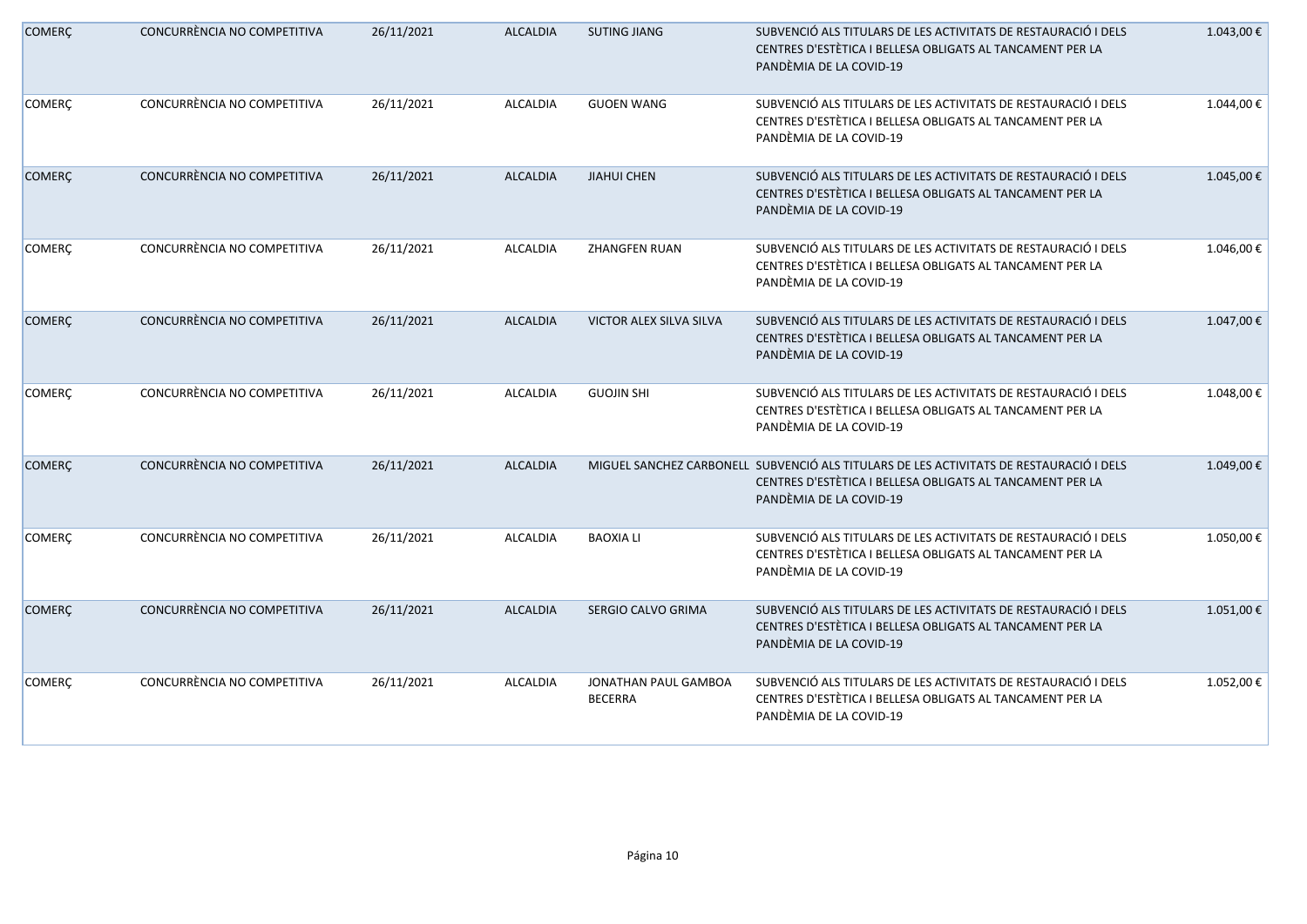| <b>COMERÇ</b> | CONCURRÈNCIA NO COMPETITIVA | 26/11/2021 | <b>ALCALDIA</b> | <b>ESTHER ARGELICH SIMON</b>               | SUBVENCIÓ ALS TITULARS DE LES ACTIVITATS DE RESTAURACIÓ I DELS<br>CENTRES D'ESTÈTICA I BELLESA OBLIGATS AL TANCAMENT PER LA<br>PANDÈMIA DE LA COVID-19 | 1.053,00€  |
|---------------|-----------------------------|------------|-----------------|--------------------------------------------|--------------------------------------------------------------------------------------------------------------------------------------------------------|------------|
| <b>COMERÇ</b> | CONCURRÈNCIA NO COMPETITIVA | 26/11/2021 | ALCALDIA        | PANCORNELLA S.L.                           | SUBVENCIÓ ALS TITULARS DE LES ACTIVITATS DE RESTAURACIÓ I DELS<br>CENTRES D'ESTÈTICA I BELLESA OBLIGATS AL TANCAMENT PER LA<br>PANDÈMIA DE LA COVID-19 | 1.054,00€  |
| <b>COMERÇ</b> | CONCURRÈNCIA NO COMPETITIVA | 26/11/2021 | <b>ALCALDIA</b> | <b>HAIJIAO WU</b>                          | SUBVENCIÓ ALS TITULARS DE LES ACTIVITATS DE RESTAURACIÓ I DELS<br>CENTRES D'ESTÈTICA I BELLESA OBLIGATS AL TANCAMENT PER LA<br>PANDÈMIA DE LA COVID-19 | 1.055,00 € |
| <b>COMERC</b> | CONCURRÈNCIA NO COMPETITIVA | 26/11/2021 | <b>ALCALDIA</b> | SERGIO RENATO COUTO                        | SUBVENCIÓ ALS TITULARS DE LES ACTIVITATS DE RESTAURACIÓ I DELS<br>CENTRES D'ESTÈTICA I BELLESA OBLIGATS AL TANCAMENT PER LA<br>PANDÈMIA DE LA COVID-19 | 1.056,00€  |
| <b>COMERÇ</b> | CONCURRÈNCIA NO COMPETITIVA | 26/11/2021 | <b>ALCALDIA</b> | MARIA ADORACION GARCIA<br><b>RODRIGUEZ</b> | SUBVENCIÓ ALS TITULARS DE LES ACTIVITATS DE RESTAURACIÓ I DELS<br>CENTRES D'ESTÈTICA I BELLESA OBLIGATS AL TANCAMENT PER LA<br>PANDÈMIA DE LA COVID-19 | 1.057,00€  |
| <b>COMERÇ</b> | CONCURRÈNCIA NO COMPETITIVA | 26/11/2021 | <b>ALCALDIA</b> | FRANCISCO JAVIER LABLANCA<br>RUIZ          | SUBVENCIÓ ALS TITULARS DE LES ACTIVITATS DE RESTAURACIÓ I DELS<br>CENTRES D'ESTÈTICA I BELLESA OBLIGATS AL TANCAMENT PER LA<br>PANDÈMIA DE LA COVID-19 | 1.058,00€  |
| <b>COMERC</b> | CONCURRÈNCIA NO COMPETITIVA | 26/11/2021 | ALCALDIA        | <b>JIE WANG</b>                            | SUBVENCIÓ ALS TITULARS DE LES ACTIVITATS DE RESTAURACIÓ I DELS<br>CENTRES D'ESTÈTICA I BELLESA OBLIGATS AL TANCAMENT PER LA<br>PANDÈMIA DE LA COVID-19 | 1.059,00€  |
| <b>COMERÇ</b> | CONCURRÈNCIA NO COMPETITIVA | 26/11/2021 | ALCALDIA        | <b>BORUI MA</b>                            | SUBVENCIÓ ALS TITULARS DE LES ACTIVITATS DE RESTAURACIÓ I DELS<br>CENTRES D'ESTÈTICA I BELLESA OBLIGATS AL TANCAMENT PER LA<br>PANDÈMIA DE LA COVID-19 | 1.060,00€  |
| <b>COMERÇ</b> | CONCURRÈNCIA NO COMPETITIVA | 26/11/2021 | <b>ALCALDIA</b> | FRANCISCO JAVIER BLANCO<br><b>GARCIA</b>   | SUBVENCIÓ ALS TITULARS DE LES ACTIVITATS DE RESTAURACIÓ I DELS<br>CENTRES D'ESTÈTICA I BELLESA OBLIGATS AL TANCAMENT PER LA<br>PANDÈMIA DE LA COVID-19 | 1.061,00€  |
| <b>COMERÇ</b> | CONCURRÈNCIA NO COMPETITIVA | 26/11/2021 | ALCALDIA        | RAYAMAJHI, S.L.                            | SUBVENCIÓ ALS TITULARS DE LES ACTIVITATS DE RESTAURACIÓ I DELS<br>CENTRES D'ESTÈTICA I BELLESA OBLIGATS AL TANCAMENT PER LA<br>PANDÈMIA DE LA COVID-19 | 1.062,00€  |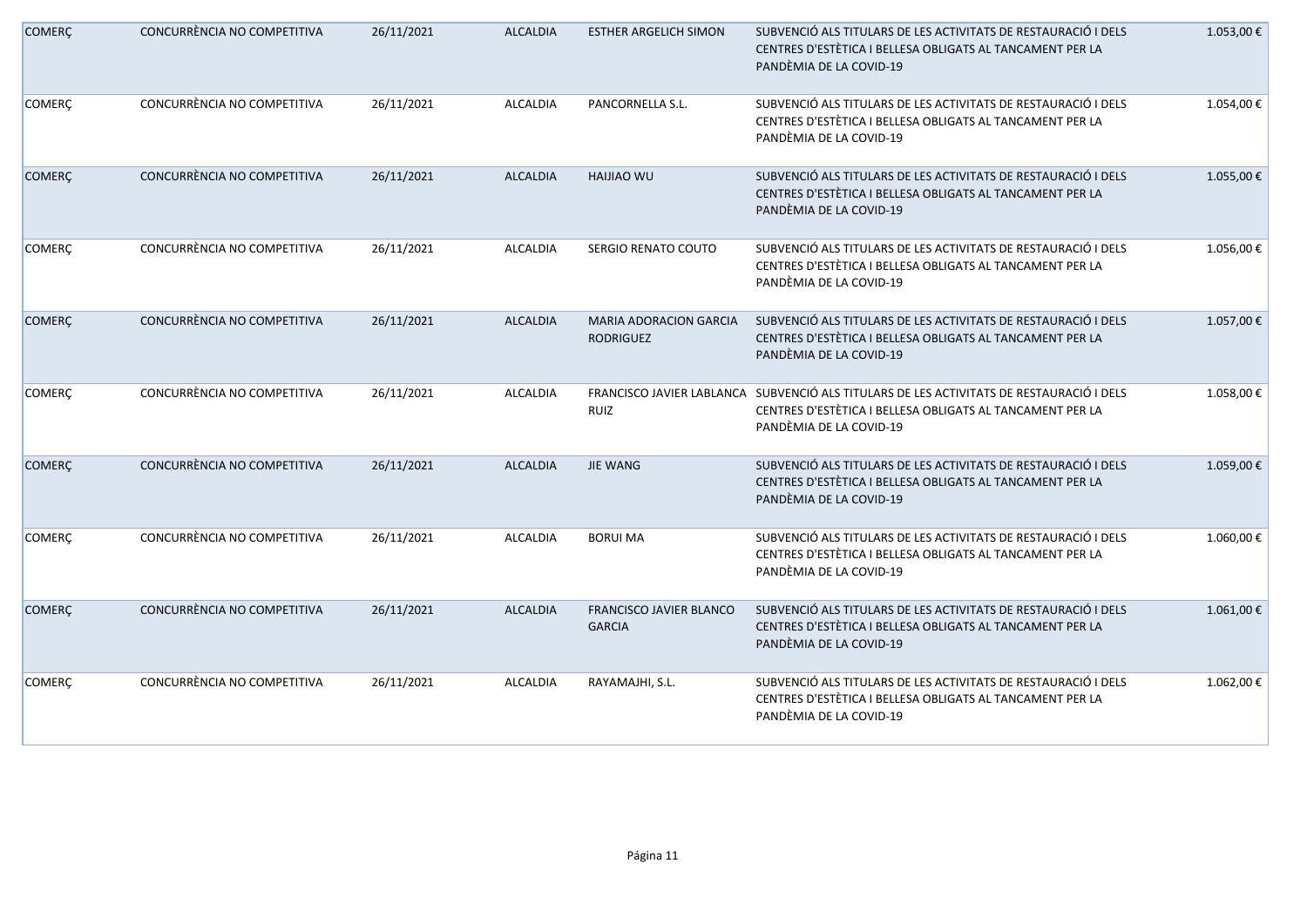| <b>COMERÇ</b>               | CONCURRÈNCIA NO COMPETITIVA | 26/11/2021 | <b>ALCALDIA</b> | <b>CHONGCHONG WANG</b>                         | SUBVENCIÓ ALS TITULARS DE LES ACTIVITATS DE RESTAURACIÓ I DELS<br>CENTRES D'ESTÈTICA I BELLESA OBLIGATS AL TANCAMENT PER LA<br>PANDÈMIA DE LA COVID-19 | 1.063,00€   |
|-----------------------------|-----------------------------|------------|-----------------|------------------------------------------------|--------------------------------------------------------------------------------------------------------------------------------------------------------|-------------|
| <b>COMERÇ</b>               | CONCURRÈNCIA NO COMPETITIVA | 26/11/2021 | <b>ALCALDIA</b> | <b>QING XIA</b>                                | SUBVENCIÓ ALS TITULARS DE LES ACTIVITATS DE RESTAURACIÓ I DELS<br>CENTRES D'ESTÈTICA I BELLESA OBLIGATS AL TANCAMENT PER LA<br>PANDÈMIA DE LA COVID-19 | 1.064,00€   |
| <b>COMERÇ</b>               | CONCURRÈNCIA NO COMPETITIVA | 26/11/2021 | <b>ALCALDIA</b> | <b>XIAOMEI XIA</b>                             | SUBVENCIÓ ALS TITULARS DE LES ACTIVITATS DE RESTAURACIÓ I DELS<br>CENTRES D'ESTÈTICA I BELLESA OBLIGATS AL TANCAMENT PER LA<br>PANDÈMIA DE LA COVID-19 | 1.065,00€   |
| <b>COMERÇ</b>               | CONCURRÈNCIA NO COMPETITIVA | 26/11/2021 | <b>ALCALDIA</b> | XUEJUN XU                                      | SUBVENCIÓ ALS TITULARS DE LES ACTIVITATS DE RESTAURACIÓ I DELS<br>CENTRES D'ESTÈTICA I BELLESA OBLIGATS AL TANCAMENT PER LA<br>PANDÈMIA DE LA COVID-19 | 1.066,00€   |
| <b>COMERÇ</b>               | CONCURRÈNCIA NO COMPETITIVA | 26/11/2021 | <b>ALCALDIA</b> | <b>LIAN ZHENG</b>                              | SUBVENCIÓ ALS TITULARS DE LES ACTIVITATS DE RESTAURACIÓ I DELS<br>CENTRES D'ESTÈTICA I BELLESA OBLIGATS AL TANCAMENT PER LA<br>PANDÈMIA DE LA COVID-19 | 1.067,00€   |
| <b>ESPORTS</b>              | PLA ESTRATÈGIC*             | 26/11/2021 | <b>ALCALDIA</b> |                                                | CLUB BASQUETBOL CORNELLÀ SUBVENCIÓ PER A LA REALITZACIÓ DE L'ACTIVITAT C.B.CORNELLÀ 2021                                                               | 20.000,00 € |
| ACCIÓ<br><b>COMUNITÀRIA</b> | CONCURRÈNCIA COMPETITIVA    | 25/11/2021 | <b>ALCALDIA</b> | <b>AMPA ABAT OLIBA</b>                         | CASAL D'ESTIU " L'ARC DE JUGAR"                                                                                                                        | 3.000,00€   |
| ACCIÓ SOCIAL                | PLA ESTRATÈGIC*             | 12/11/2021 | <b>ALCALDIA</b> | CÀRITAS DIOCESANA DE<br><b>BARCELONA (CDB)</b> | ACOLLIDA I ACOMPANYAMENT A CORNELLÀ DE LLOBREGAT DE CÀRITAS<br>DIOCESANA DE BARCELONA                                                                  | 15.000,00€  |
| <b>CULTURA</b>              | PLA ESTRATÈGIC*             | 12/11/2021 | <b>ALCALDIA</b> | ORFEÓ CATALÒNIA                                | DINAMITZACIÓ I PARTICIPACIÓ EN EL BARRI PEDRÓ                                                                                                          | 10.000,00€  |
| ACCIÓ<br><b>COMUNITÀRIA</b> | CONCURRÈNCIA COMPETITIVA    | 12/11/2021 | <b>ALCALDIA</b> | FUNDACIÓ PRIVADA EL<br>LLINDAR                 | <b>GARAGELAB EL LLINDAR</b>                                                                                                                            | 90.000,00€  |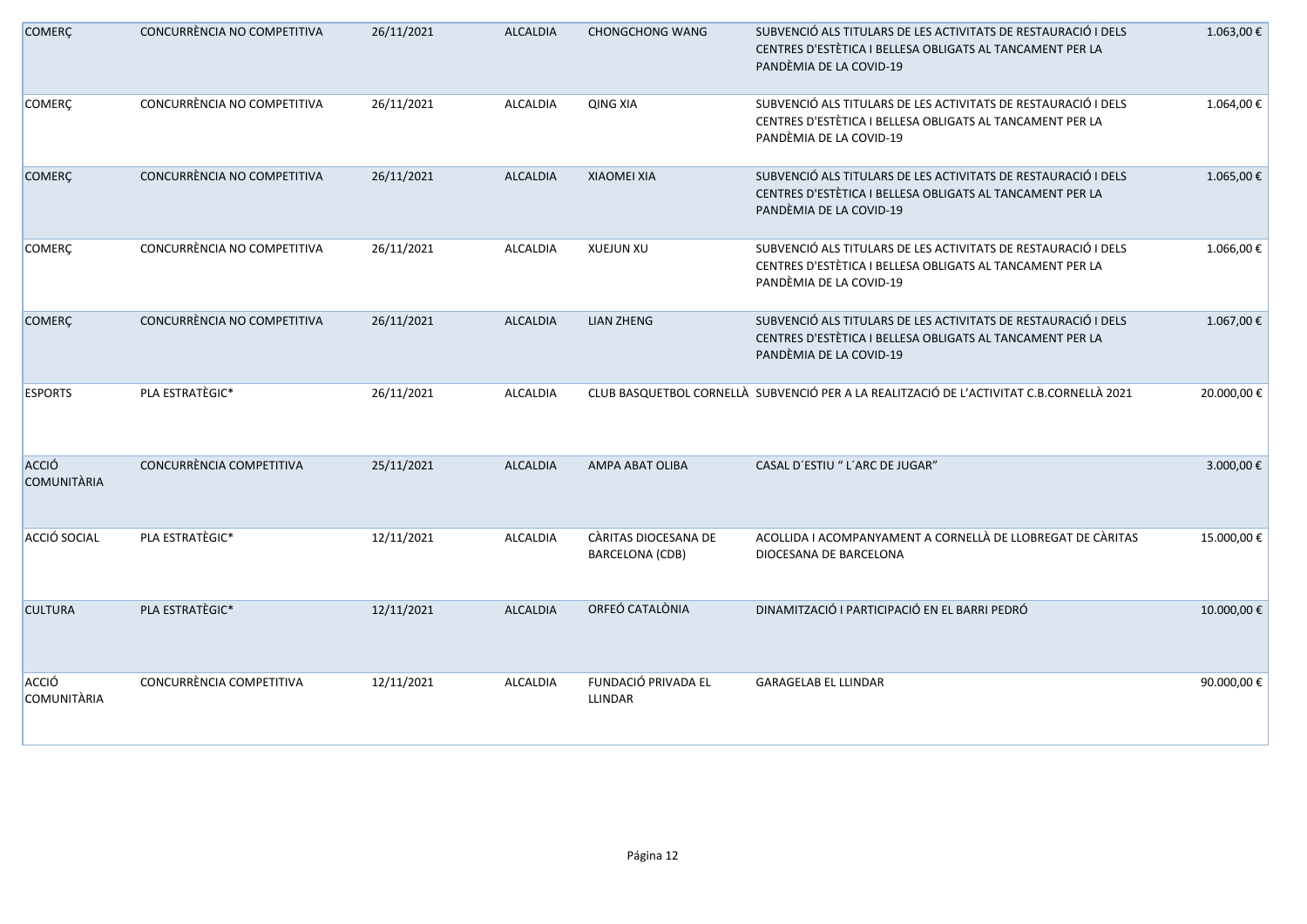| <b>POLÍTIQUES</b><br><b>COMUNITÀRIES</b> | PLA ESTRATÈGIC*          | 12/11/2021 | <b>ALCALDIA</b> | CORNELLÀ SOLIDARI                                                         | JINOTEGA NICARAGUA                                                    | 9.000,00 € |
|------------------------------------------|--------------------------|------------|-----------------|---------------------------------------------------------------------------|-----------------------------------------------------------------------|------------|
| POLÍTIQUES<br><b>COMUNITÀRIES</b>        | PLA ESTRATÈGIC*          | 12/11/2021 | ALCALDIA        | CORNELLÀ SOLIDARI                                                         | <b>MAYABEQUE CUBA</b>                                                 | 22.561,00€ |
| <b>CULTURA</b>                           | PLA ESTRATÈGIC*          | 12/11/2021 | ALCALDIA        | L'AVENÇ DE CORNELLÀ,<br>ASSOCIACIÓ PEL PATRIMONI<br>HISTÒRIC I LA CULTURA | PROJECTE: MEMÒRIA DE LES RIUADES DEL SEGLE XX A CORNELLÀ              | 4.000,00€  |
| POLÍTIQUES<br><b>COMUNITÀRIES</b>        | PLA ESTRATÈGIC*          | 12/11/2021 | ALCALDIA        | CORNELLÀ SOLIDARI                                                         | VACANCES EN PAU                                                       | 9.000,00€  |
| POLÍTIQUES DE<br>FAMÍLIA                 | CONCURRÈNCIA COMPETITIVA | 04/11/2021 | <b>ALCALDIA</b> | FUNDACIÓ CATALANA DE<br>L'ESPLAI                                          | COLÒNIES D'ESTIU ESPLAI FONTSANTA-FATJÓ                               | 3.000,00€  |
| ACCIÓ SOCIAL                             | CONCURRÈNCIA COMPETITIVA | 29/10/2021 | ALCALDIA        | ASOC. PRO-DISMINUIDOS DE<br>CORNELLÁ - APRODICO                           | <b>ACTIVITATS SOCIALS</b>                                             | 5.750,00€  |
| <b>MEDI AMBIENT</b>                      | CONCURRÈNCIA COMPETITIVA | 29/10/2021 | <b>ALCALDIA</b> | <b>TATIANA HURGHIS</b>                                                    | PREMIS DEL XVII CONCURS DE FOTOGRAFIA AMATEUR DE MEDI AMBIENT<br>2021 | 445,50€    |
| <b>MEDI AMBIENT</b>                      | CONCURRÈNCIA COMPETITIVA | 29/10/2021 | <b>ALCALDIA</b> | <b>MARIA LUISA RAMOS RICA</b>                                             | PREMIS DEL XVII CONCURS DE FOTOGRAFIA AMATEUR DE MEDI AMBIENT<br>2021 | 324,00€    |
| <b>MEDI AMBIENT</b>                      | CONCURRÈNCIA COMPETITIVA | 29/10/2021 | ALCALDIA        | ROSA ROIG MARTÍNEZ                                                        | PREMIS DEL XVII CONCURS DE FOTOGRAFIA AMATEUR DE MEDI AMBIENT<br>2021 | 275,00€    |
| <b>MEDI AMBIENT</b>                      | CONCURRÈNCIA COMPETITIVA | 29/10/2021 | ALCALDIA        | VALERI ROXANI VALERA<br>PERDOMO                                           | PREMIS DEL XVII CONCURS DE FOTOGRAFIA AMATEUR DE MEDI AMBIENT<br>2021 | 175,00€    |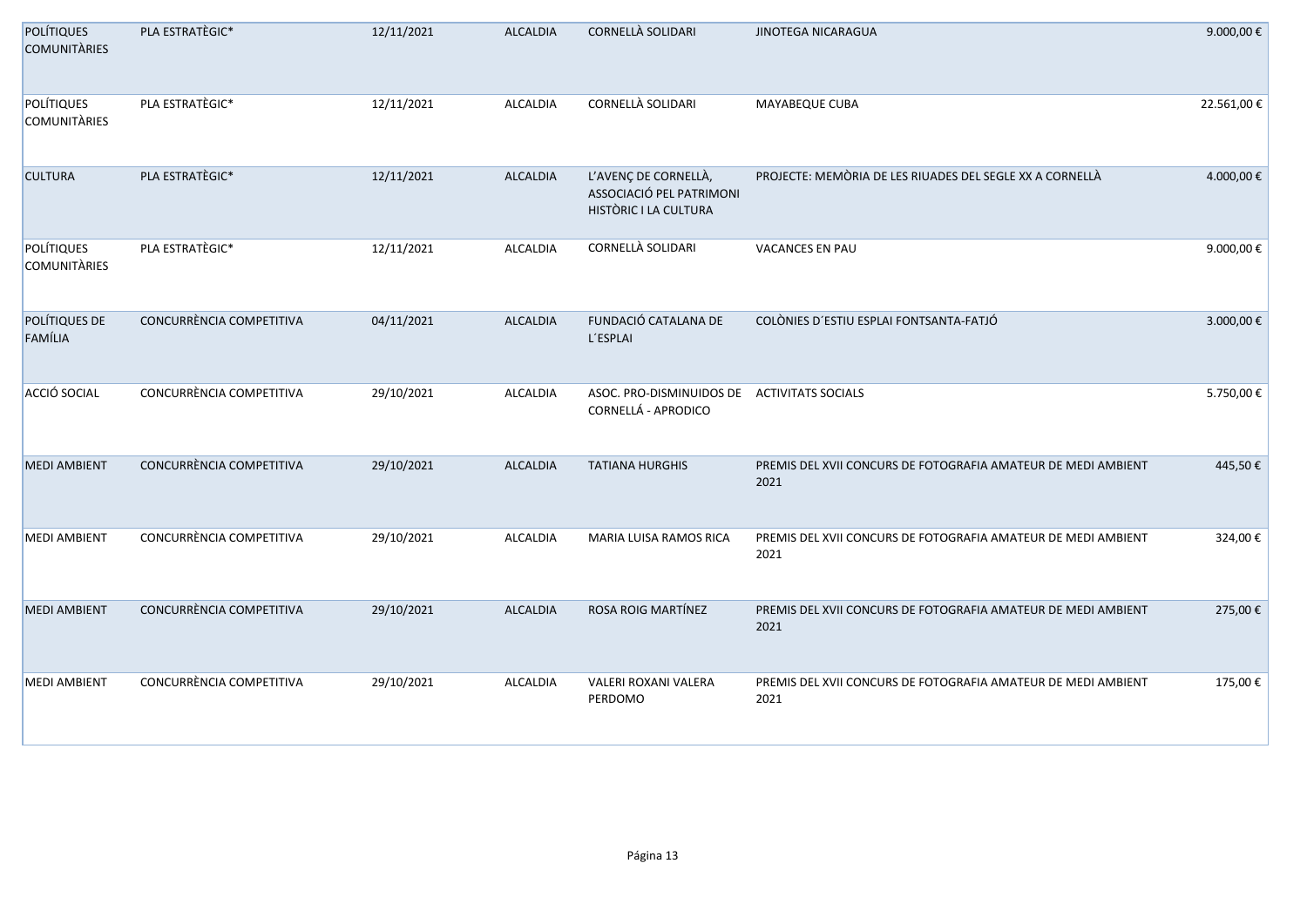| <b>MEDI AMBIENT</b>                 | CONCURRÈNCIA COMPETITIVA | 29/10/2021 | <b>ALCALDIA</b> | ÓSCAR EMILIO BARRERA<br>TÉVAR                                                             | PREMIS DEL XVII CONCURS DE FOTOGRAFIA AMATEUR DE MEDI AMBIENT<br>2021                                                                                                                             | 125,00€    |
|-------------------------------------|--------------------------|------------|-----------------|-------------------------------------------------------------------------------------------|---------------------------------------------------------------------------------------------------------------------------------------------------------------------------------------------------|------------|
| <b>MEDI AMBIENT</b>                 | CONCURRÈNCIA COMPETITIVA | 29/10/2021 | ALCALDIA        | MIREIA CABRERO MORENO                                                                     | PREMIS DEL XVII CONCURS DE FOTOGRAFIA AMATEUR DE MEDI AMBIENT<br>2021                                                                                                                             | 75,00€     |
| ACCIÓ SOCIAL                        | CONCURRÈNCIA COMPETITIVA | 29/10/2021 | <b>ALCALDIA</b> | <b>CONSUMIDOR I USUARI DE</b><br>CORNELLÀ                                                 | ASSOCIACIÓ EN DEFENSA DEL PROJECTE "OFICINA DEL CONSUMIDOR"                                                                                                                                       | 18.000,00€ |
| <b>CULTURA</b>                      | CONCURRÈNCIA COMPETITIVA | 15/10/2021 | <b>ALCALDIA</b> | MARIA DEL PILAR RASCÓN<br>FERNÁNDEZ                                                       | "EL ARMARIO DE NINEKA" (LLIBRE)                                                                                                                                                                   | 2.359,20€  |
| <b>CULTURA</b>                      | CONCURRÈNCIA COMPETITIVA | 15/10/2021 | <b>ALCALDIA</b> | ASOC. ANDALUZA HIJOS DE<br>ALMÁCHAR                                                       | 41 FIESTA DEL AJO BLANCO                                                                                                                                                                          | 1.553,00€  |
| GESTIÓ<br>ADMINISTRATIVA<br>GENERAL | CONCURRÈNCIA COMPETITIVA | 15/10/2021 | ALCALDIA        |                                                                                           | CATRATXHOS ASSOCIACIÓ DE ACCESO A LA EDUCACIÓN SECUNDARIA A LOS JÓVENES DE LA COMUNIDAD<br>COOPERACIÓ AMB HONDURES DE PLANES Y COMUNIDADES COLINDANTES DEL MUNICIPIO DE LA<br>ESPERANZA, HONDURAS | 6.672,36€  |
| <b>CULTURA</b>                      | CONCURRÈNCIA COMPETITIVA | 15/10/2021 | <b>ALCALDIA</b> | ASSOCIACIÓ DE VEÏNS BARRI<br><b>RIERA</b>                                                 | ACTIVIDADADES CULTURALES Y POPULARES                                                                                                                                                              | 1.902,48€  |
| <b>CULTURA</b>                      | CONCURRÈNCIA COMPETITIVA | 15/10/2021 | ALCALDIA        | ASSOCIACIÓ DE VEÏNS DEL<br>CASC ANTIC DE CORNELLÀ DE<br>LLOBREGAT                         | <b>ACTIVIDADES CULTURALES</b>                                                                                                                                                                     | 1.823,21€  |
| <b>CULTURA</b>                      | CONCURRÈNCIA COMPETITIVA | 15/10/2021 | <b>ALCALDIA</b> | ASSOCIACIÓ DE VEÏNS<br>FONTSANTA DEL BARRI FATJÓ<br>DE CORNELLÀ DE LLOBREGAT              | <b>ACTIVIDADES CULTURALES</b>                                                                                                                                                                     | 2.140,29€  |
| <b>CULTURA</b>                      | CONCURRÈNCIA COMPETITIVA | 15/10/2021 | ALCALDIA        | CASA CULT. RECRET. CASTILLA ACTIVITATS CULTURALS<br>LA MANCHA DE CORNELLÀ DE<br>LLOBREGAT |                                                                                                                                                                                                   | 1.585,40€  |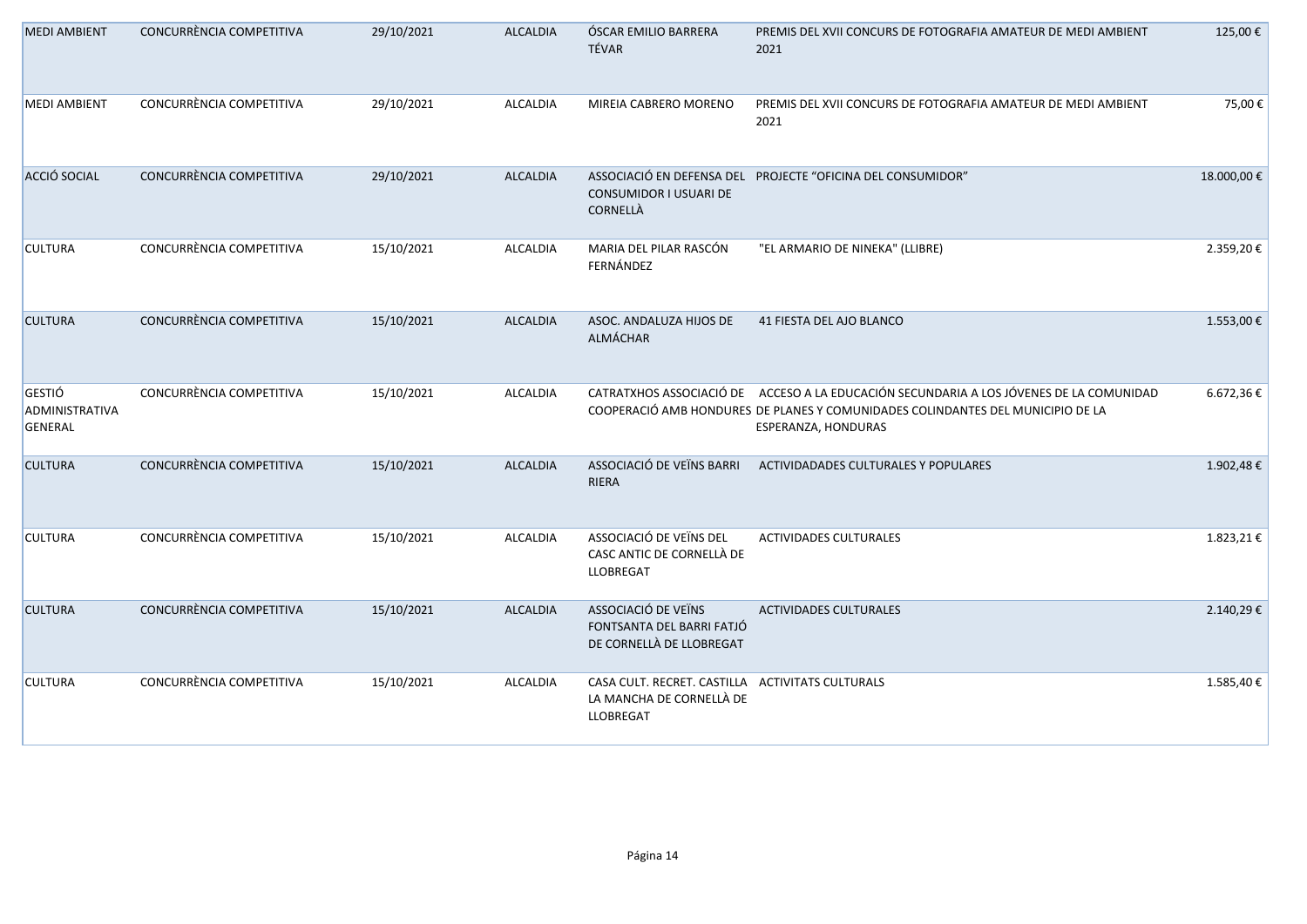| <b>CULTURA</b> | CONCURRÈNCIA COMPETITIVA | 15/10/2021 | <b>ALCALDIA</b> | CENTRE INFANTIL I JUVENIL<br><b>MOWGLI</b>                           | <b>ACTIVITATS CULTURALS 2021</b>                                          | 2.023,31€ |
|----------------|--------------------------|------------|-----------------|----------------------------------------------------------------------|---------------------------------------------------------------------------|-----------|
| <b>CULTURA</b> | CONCURRÈNCIA COMPETITIVA | 15/10/2021 | ALCALDIA        | HERMANDAD STAS. ALODIA Y ACTIVITATS CULTURALS 2021<br><b>NUNILON</b> |                                                                           | 1.902,48€ |
| <b>CULTURA</b> | CONCURRÈNCIA COMPETITIVA | 15/10/2021 | <b>ALCALDIA</b> | ASOC. CULTURAL ANDALUZA<br>HIJOS DE PARADAS EN<br>CATALUNYA          | ACTOS DEL XXXLLL ANIVERSARIO                                              | 1.902,48€ |
| <b>CULTURA</b> | CONCURRÈNCIA COMPETITIVA | 15/10/2021 | ALCALDIA        | ASSOCIACIÓ DE VEÏNS DEL<br><b>BARRI PADRÓ</b>                        | ACTUACIONES Y EVENTOS LÚDICOS CULTURALES EN EL BARRIO PADRÓ               | 1.902,48€ |
| <b>CULTURA</b> | CONCURRÈNCIA COMPETITIVA | 15/10/2021 | <b>ALCALDIA</b> | ASOCIACIÓN POETAS DE<br>CORNELLÀ                                     | ASOCIACIÓN POETAS DE CORNELLÀ/REALIZACIÓN DE EVENTOS<br><b>CULTURALES</b> | 1.571,90€ |
| JUVENTUT       | CONCURRÈNCIA COMPETITIVA | 15/10/2021 | ALCALDIA        | CLUB INFANTIL JUVENIL<br>SANFELIU- SANT ILDEFONS                     | CASAL JOVE 2021                                                           | 7.940,66€ |
| <b>CULTURA</b> | CONCURRÈNCIA COMPETITIVA | 15/10/2021 | <b>ALCALDIA</b> | ELS DIABLES DE CORNELLÀ                                              | CERCAVILES, CORREFOCS, I FOMENT DE LA CULTURA POPULAR                     | 1.430,00€ |
| <b>CULTURA</b> | CONCURRÈNCIA COMPETITIVA | 15/10/2021 | ALCALDIA        | <b>CORAL AURIA</b>                                                   | CICLE CANT CORAL 2021                                                     | 2.140,29€ |
| <b>CULTURA</b> | CONCURRÈNCIA COMPETITIVA | 15/10/2021 | <b>ALCALDIA</b> | ORFEÓ CATALÒNIA                                                      | CICLES DEL FOMENT DE LA CULTURA TRADICIONAL I POPULAR                     | 3.567,15€ |
| <b>CULTURA</b> | CONCURRÈNCIA COMPETITIVA | 15/10/2021 | ALCALDIA        | HERMANDAD DE NUESTRA<br>SEÑORA DEL ROCÍO DE<br>CORNELLÀ DE LLOBREGAT | COMMEMORACIÓ DEL ROCÍO DEL BAIX LLOBREGAT 2021                            | 2.140,29€ |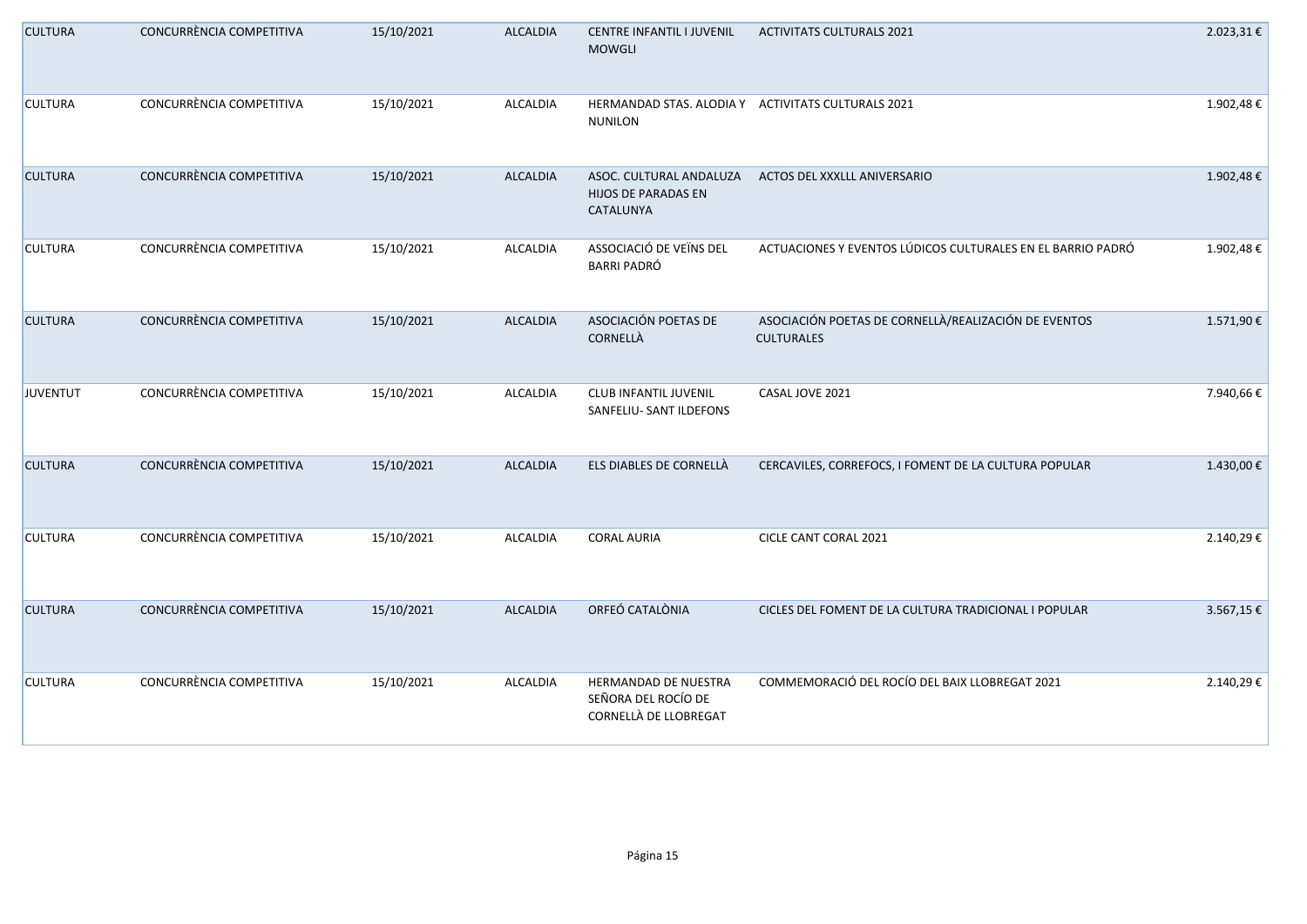| <b>CULTURA</b> | CONCURRÈNCIA COMPETITIVA | 15/10/2021 | <b>ALCALDIA</b> | ASSOCIACIÓ CULTURAL ART<br>PÚBLIC                               | DAMNATIO MEMORIAE                                                                                           | 1.426,86€    |
|----------------|--------------------------|------------|-----------------|-----------------------------------------------------------------|-------------------------------------------------------------------------------------------------------------|--------------|
| <b>CULTURA</b> | CONCURRÈNCIA COMPETITIVA | 15/10/2021 | ALCALDIA        | <b>CENTRE D'ESTUDIS</b><br><b>COMARCALS BAIX LL.</b>            | EDICIÓ DEL LLIBRE. LA SUPERACIÓ DE LA CRISI AGRÀRIA DE FINALS DE<br>SEGLE XIX AL BAIX LLOBREGAT (1860-1930) | 1.506,13€    |
| <b>CULTURA</b> | CONCURRÈNCIA COMPETITIVA | 15/10/2021 | <b>ALCALDIA</b> | JOSÉ ANTONIO RUÍZ CANTI                                         | EL SR. POMPADOUR Y LOS BESOS PERDIDOS                                                                       | 2.900,00€    |
| <b>CULTURA</b> | CONCURRÈNCIA COMPETITIVA | 15/10/2021 | ALCALDIA        | PAULA PIEDAD EXPÓSITO                                           | <b>ELECTROVERS</b>                                                                                          | 1.200,00€    |
| <b>CULTURA</b> | CONCURRÈNCIA COMPETITIVA | 15/10/2021 | <b>ALCALDIA</b> | <b>CLUB D'AMICS DEL</b><br>FERROCARRIL CORNELLÀ                 | FESTA DEL TRENET 2021                                                                                       | 2.000,00 €   |
| <b>CULTURA</b> | CONCURRÈNCIA COMPETITIVA | 15/10/2021 | ALCALDIA        | ASSOCIACIÓ VEÏNAL DEL<br><b>BARRI DE LA GAVARRA</b>             | <b>FESTA TARDOR</b>                                                                                         | 1.981,75€    |
| <b>CULTURA</b> | CONCURRÈNCIA COMPETITIVA | 15/10/2021 | <b>ALCALDIA</b> | PEÑA ATLÉTICO MINAS DE<br>CORNELLÀ                              | FOMENTO DE LA CULTURA ANDALUZA EN CORNELLA                                                                  | 2.140,29€    |
| JUVENTUT       | CONCURRÈNCIA COMPETITIVA | 15/10/2021 | ALCALDIA        | SOCIETAT CORAL LA UNIÓ                                          | FORMACIÓ MUSICAL I JOVENTUT                                                                                 | $1.352,53 €$ |
| <b>CULTURA</b> | CONCURRÈNCIA COMPETITIVA | 15/10/2021 | ALCALDIA        | ASOCIACIÓN SALUD<br>POSTURAL ANA MARÍA<br><b>CORRAL (SPAMC)</b> | FORMACIÓN RELEVANTE EN CORNELLÀ (11ª PARTE)                                                                 | 1.347,59€    |
| <b>CULTURA</b> | CONCURRÈNCIA COMPETITIVA | 15/10/2021 | ALCALDIA        | FACTORIA DE FOC DE<br>CORNELLÀ                                  | FOTEM LI FOC                                                                                                | 2.219,56€    |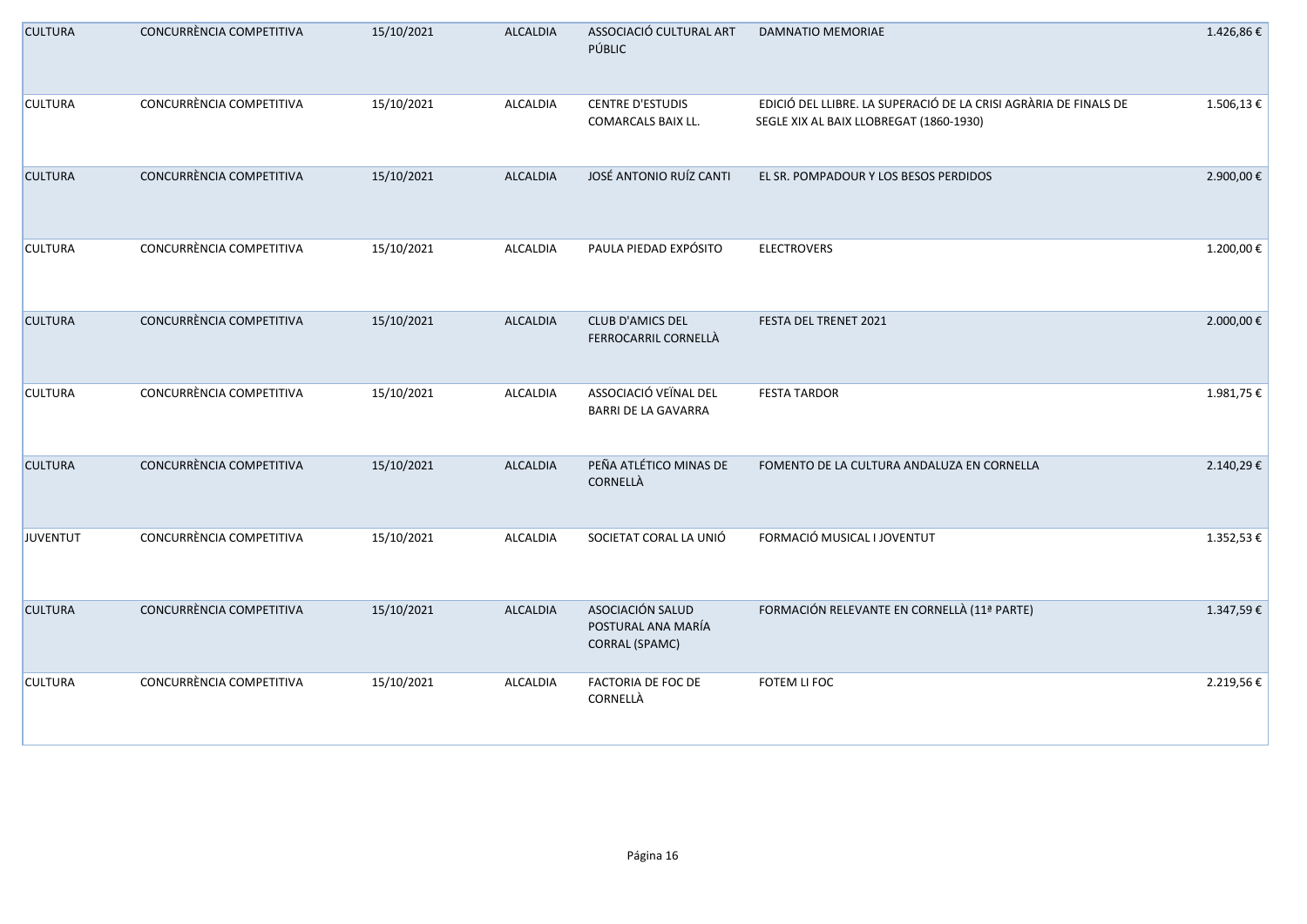| <b>JUVENTUT</b>                     | CONCURRÈNCIA COMPETITIVA | 15/10/2021 | <b>ALCALDIA</b> | FUNDACIÓ CATALANA DE<br>L'ESPLAI                                                          | <b>GRUP DE JOVES FONTSANTA</b>                                                                                   | 3.000,00 € |
|-------------------------------------|--------------------------|------------|-----------------|-------------------------------------------------------------------------------------------|------------------------------------------------------------------------------------------------------------------|------------|
| <b>CULTURA</b>                      | CONCURRÈNCIA COMPETITIVA | 15/10/2021 | ALCALDIA        | ASOCIACIÓN DE EDUCACIÓN<br>POPULAR CARLOS FONSECA<br>AMADOR BARCELONA<br>(SOLIDARIDAD CON | HOMENATGE A MIQUEL SOLER: I AMB LA BELLESA I LA VERITAT, EL<br>COMPROMÍS                                         | 800,00€    |
| <b>CULTURA</b>                      | CONCURRÈNCIA COMPETITIVA | 15/10/2021 | <b>ALCALDIA</b> | L'AVENÇ DE CORNELLÀ,<br>ASSOCIACIÒ PEL PATRIMONI<br>HISTÒRIC I LA CULTURA                 | LES COLUMNES PREROMÀNIQUES I EL PALAU MERCADER DE CORNELLÀ:<br>DUES HISTÒRIES DEL PATRIMONI CULTURAL A CATALUNYA | 1.902,48€  |
| <b>CULTURA</b>                      | CONCURRÈNCIA COMPETITIVA | 15/10/2021 | ALCALDIA        | AURORA TOMÁS ASENSIO                                                                      | LIBRO DE POESÍAS "NO PUEDO DEJAR DE SENTIR"                                                                      | 698,00€    |
| <b>CULTURA</b>                      | CONCURRÈNCIA COMPETITIVA | 15/10/2021 | <b>ALCALDIA</b> | <b>CREAR UN MUSEU DE</b><br>MATEMATIQUES A<br>CATALUNYA (MMACA)                           | ASSOCIACIÓ PER PROMOURE I MATEMÀTIQUES PER A TOTHOM                                                              | 2.298,83€  |
| GESTIÓ<br>ADMINISTRATIVA<br>GENERAL | CONCURRÈNCIA COMPETITIVA | 15/10/2021 | <b>ALCALDIA</b> | ASSOCIACIÓ VEÏNAL LA<br>GAVARRA                                                           | MATERIAL ESCOLAR                                                                                                 | 3.000,00€  |
| <b>CULTURA</b>                      | CONCURRÈNCIA COMPETITIVA | 15/10/2021 | <b>ALCALDIA</b> | SOCIETAT CORAL LA UNIÓ                                                                    | MÚSICA I FAMÍLIA13                                                                                               | 2.378,10€  |
| <b>CULTURA</b>                      | CONCURRÈNCIA COMPETITIVA | 15/10/2021 | ALCALDIA        | CE.CULT.R. EXTREMEÑO LA<br>SEGARRA DE C                                                   | NAVIDAD Y CASTAÑADA/HALOWEEN                                                                                     | 1.981,75€  |
| <b>CULTURA</b>                      | CONCURRÈNCIA COMPETITIVA | 15/10/2021 | <b>ALCALDIA</b> | FAVCO FEDERACIÓN DE<br>ASOCIACIONES DE VECINOS<br>DE CORNELLÁ                             | PEL FOMENT DE LA CULTURA I FORMATIVES A CORNELLÀ                                                                 | 1.902,48€  |
| <b>CULTURA</b>                      | CONCURRÈNCIA COMPETITIVA | 15/10/2021 | ALCALDIA        | ASOC. CULT. RECREATIVA<br>PEÑA DOMINÓ DE SAN<br><b>ILDEFONSO</b>                          | PROGRAMA CULTURAL PER FOMENTAR LA COHESIÓ SOCIAL A CORNELLÀ                                                      | 2.378,10€  |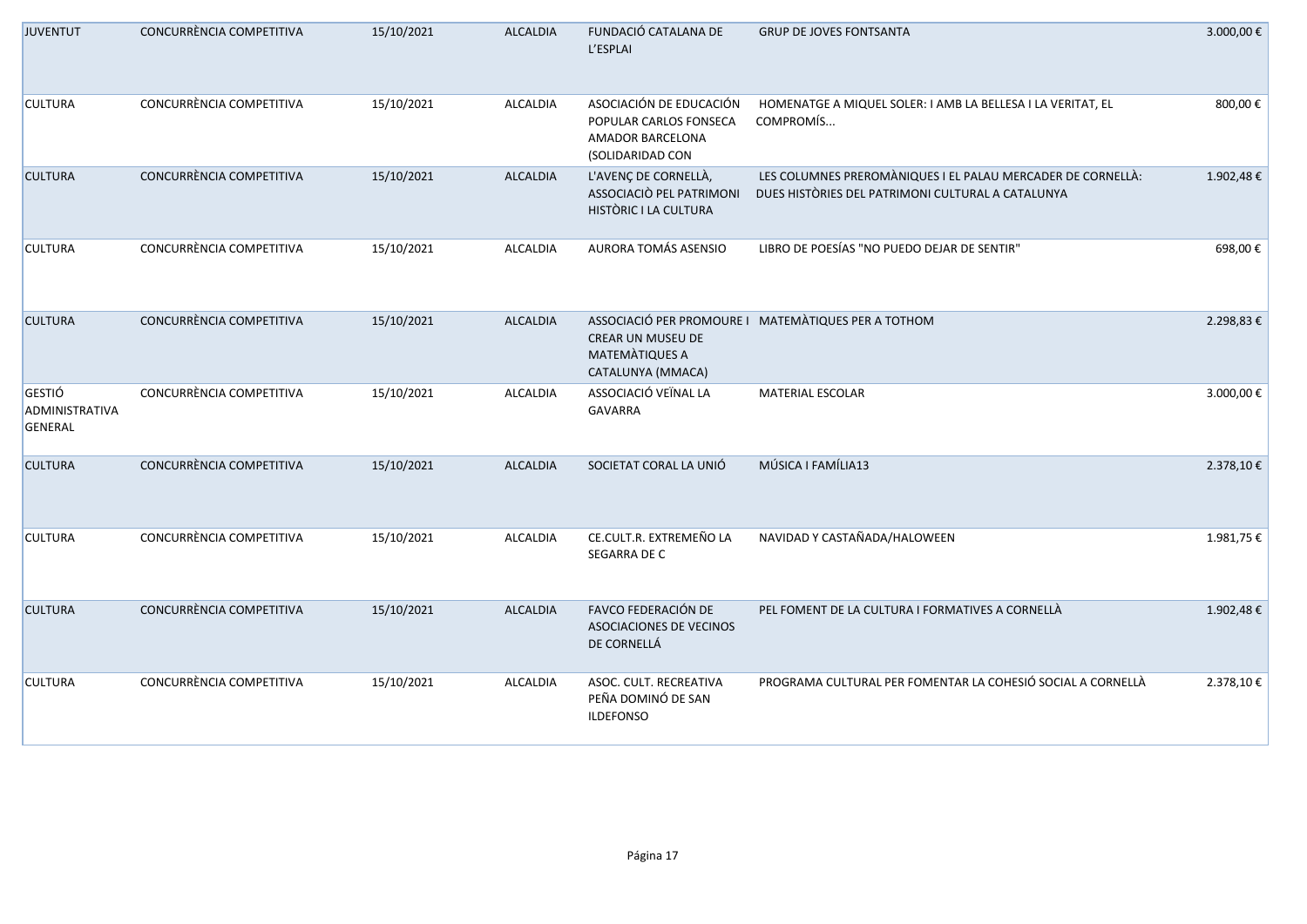| <b>JUVENTUT</b>                                          | CONCURRÈNCIA COMPETITIVA | 15/10/2021 | <b>ALCALDIA</b> | CENTRE D'ESPLAI INFANTIL I<br><b>JUVENIL MOWGLI</b>                                          | PROJECTE CASAL JOVE                                                                           | 6.282,72€  |
|----------------------------------------------------------|--------------------------|------------|-----------------|----------------------------------------------------------------------------------------------|-----------------------------------------------------------------------------------------------|------------|
| <b>GESTIÓ</b><br>ADMINISTRATIVA<br><b>GENERAL</b>        | CONCURRÈNCIA COMPETITIVA | 15/10/2021 | <b>ALCALDIA</b> | FUNDACIÓ IPI: COOPERACIÓ                                                                     | PROJECTE DE CAPACITACIÓ DEL CENTRO INTEGRAL DE REHABILITACIÓN DE<br>SACABA (CIRSA), A BOLÍVIA | 6.863,85 € |
| <b>GESTIÓ</b><br><b>ADMINISTRATIVA</b><br><b>GENERAL</b> | CONCURRÈNCIA COMPETITIVA | 15/10/2021 | <b>ALCALDIA</b> | <b>TERANGA</b>                                                                               | ASSOCIACIÓ SOLIDÀRIA GENT PROJECTES DE COOPERACIÓ AMB ELS INFANTS DE SENEGAL 2021             | 6.754,90€  |
| <b>CULTURA</b>                                           | CONCURRÈNCIA COMPETITIVA | 15/10/2021 | <b>ALCALDIA</b> | DE CASTRO                                                                                    | ASOC. CULT. GALEGA ROSALÍA PROMOCIÓ D'ACTIVITATS CULTURALS 2021                               | 3.250,07€  |
| <b>GESTIÓ</b><br>ADMINISTRATIVA<br><b>GENERAL</b>        | CONCURRÈNCIA COMPETITIVA | 15/10/2021 | <b>ALCALDIA</b> | ASSOCIACIÓ EDUCACIÓ<br>POPULAR CARLOS FONSECA<br><b>AMADOR</b>                               | PROYECTO INTEGRAL EN LA COMUNIDAD RAMA                                                        | 7.081,75€  |
| <b>CULTURA</b>                                           | CONCURRÈNCIA COMPETITIVA | 15/10/2021 | <b>ALCALDIA</b> | ASSOCIACIÓ UNE TU<br>CREATIVIDAD                                                             | RE_UNIENDO (VOLVIENDO A UNIR)                                                                 | 1.823,21€  |
| <b>CULTURA</b>                                           | CONCURRÈNCIA COMPETITIVA | 15/10/2021 | <b>ALCALDIA</b> | ASSOCIACIÓ CULTURAL<br>COFRADÍA CRISTO DE LA<br>BUENA MUERTE CORNELLÀ DE<br><b>LLOBREGAT</b> | SEMANA SANTA CORNELLÀ                                                                         | 1.743,94€  |
| <b>CULTURA</b>                                           | CONCURRÈNCIA COMPETITIVA | 15/10/2021 | <b>ALCALDIA</b> | ASSOCIACIÓ GRUP VOCAL<br>ZETZÀNIA                                                            | <b>SENTIR 2021</b>                                                                            | 1.902,48€  |
| <b>CULTURA</b>                                           | CONCURRÈNCIA COMPETITIVA | 15/10/2021 | <b>ALCALDIA</b> | ASSOCIACIÓN VEÏNAL DE SANT SETMANA CULTURAL<br><b>ILDEFONS</b>                               |                                                                                               | 2.615,91€  |
| <b>GESTIÓ</b><br>ADMINISTRATIVA<br><b>GENERAL</b>        | CONCURRÈNCIA COMPETITIVA | 15/10/2021 | <b>ALCALDIA</b> | FUNDACIÓ JOSEP<br>COMAPOSADA: SINDICALISTES SALVADOR<br>SOLIDARIS                            | SUPORT A LA XARXA DE COOPERATIVES PEL TREBALL DIGNE A EL                                      | 8.062,30€  |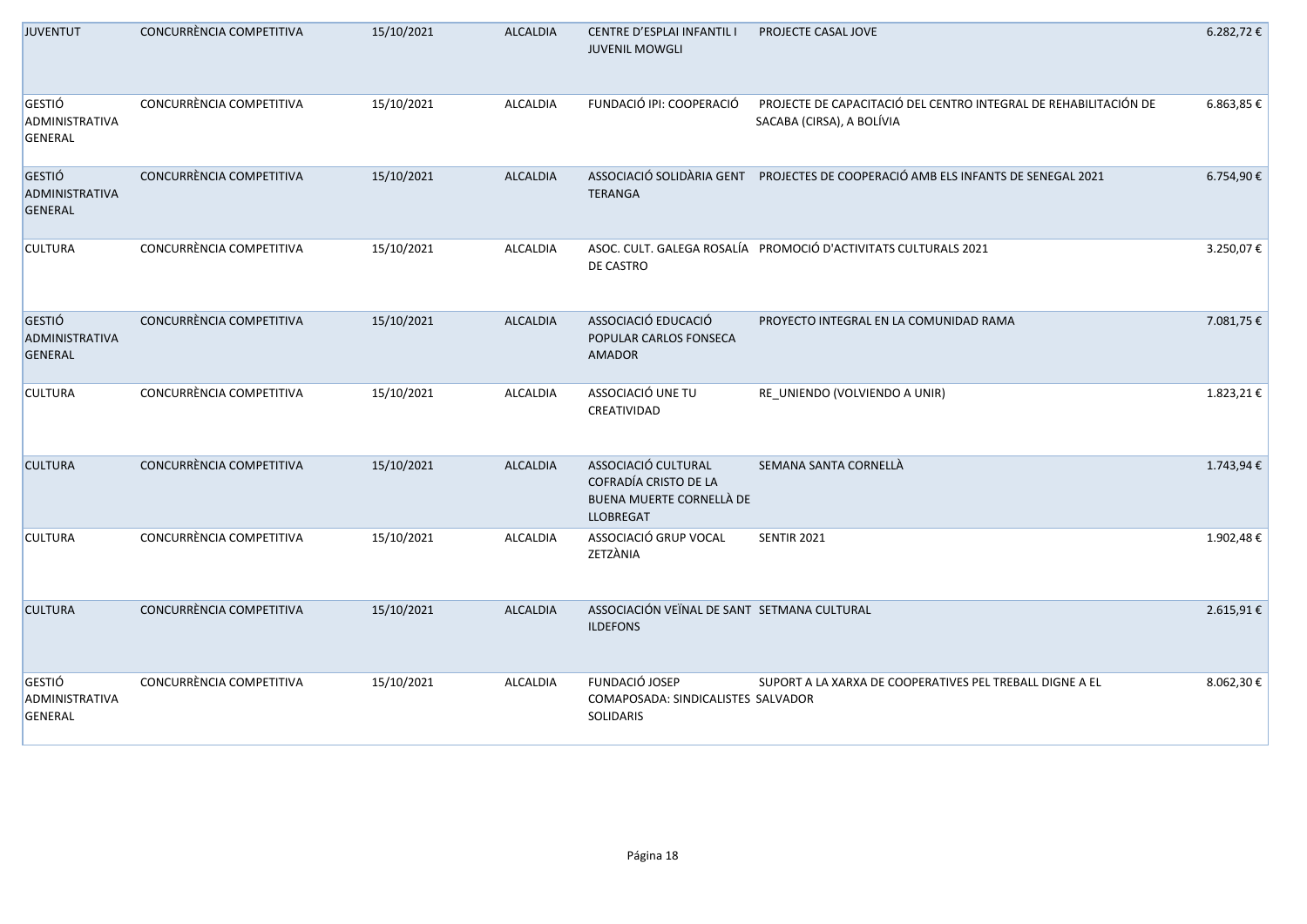| <b>CULTURA</b>                                                        | CONCURRÈNCIA COMPETITIVA | 15/10/2021 | <b>ALCALDIA</b> | DANSA I RITME                                                   | TALLERS DE BALLS DE SALO                                            | 1.000,00€   |
|-----------------------------------------------------------------------|--------------------------|------------|-----------------|-----------------------------------------------------------------|---------------------------------------------------------------------|-------------|
| <b>CULTURA</b>                                                        | CONCURRÈNCIA COMPETITIVA | 15/10/2021 | ALCALDIA        | ASSOCIACIÓ COR NOVA<br><b>TARDOR</b>                            | TEMPORADA DE CANT CORAL 2021                                        | 1.347,59€   |
| GESTIÓ<br>ADMINISTRATIVA<br>GENERAL                                   | CONCURRÈNCIA COMPETITIVA | 15/10/2021 | <b>ALCALDIA</b> | (ASSOCIACIÓ CONTRA LA<br>POBRESA)                               | ASSOCIACIÓ KAWRAL SUKABE TRANSPORT DE PLAQUES SOLARS FOTOVOLTAIQUES | 6.863,85 €  |
| <b>CULTURA</b>                                                        | CONCURRÈNCIA COMPETITIVA | 15/10/2021 | ALCALDIA        | PATRONAT CULTURAL I<br>RECREATIU                                | A L'ESTIU, SEGUIM!                                                  | 3.567,15 €  |
| POLÍTIQUES DE<br>FAMÍLIA                                              | CONCURRÈNCIA COMPETITIVA | 15/10/2021 | <b>ALCALDIA</b> | G.E. VOL I VOL                                                  | CASAL I COLONIES                                                    | 6.500,00 €  |
| POLÍTIQUES DE<br>FAMÍLIA                                              | CONCURRÈNCIA COMPETITIVA | 15/10/2021 | ALCALDIA        | ASSOCIACIÓ CAN PADRÓ                                            | COLÒNIES CAN PADRÓ 2021                                             | 17.000,00€  |
| POLÍTIQUES DE<br>FAMÍLIA                                              | CONCURRÈNCIA COMPETITIVA | 15/10/2021 | <b>ALCALDIA</b> | ASSOCIACIÓ DE MARES I<br>PARES D'ALUMNES DE<br>L'ESCOLA L'ARENY | EL VIATGE D'EN BLURP                                                | 4.000,00€   |
| ACCIÓ<br><b>COMUNITÀRIA</b>                                           | CONCURRÈNCIA COMPETITIVA | 15/10/2021 | ALCALDIA        | CORNELLÀ XARXA CIUTADANA FORMA-NET                              |                                                                     | 12.650,00 € |
| POLÍTIQUES DE<br>FAMÍLIA                                              | CONCURRÈNCIA COMPETITIVA | 15/10/2021 | <b>ALCALDIA</b> | AMPA EMEE VIROLAI                                               | L'ARC DE JUGAR                                                      | 3.605,00€   |
| ACTIVITATS,<br><b>ORDENANCES I</b><br>ADMINISTRACIÓ<br>D'ESPAI PÚBLIC | CONCURRÈNCIA COMPETITIVA | 15/10/2021 | ALCALDIA        | ASSOCIACIÓ VENEDORS<br><b>MERCAT S.ILDEFONS</b>                 | REPARACIONS I MANTENIMENT                                           | 14.457,00 € |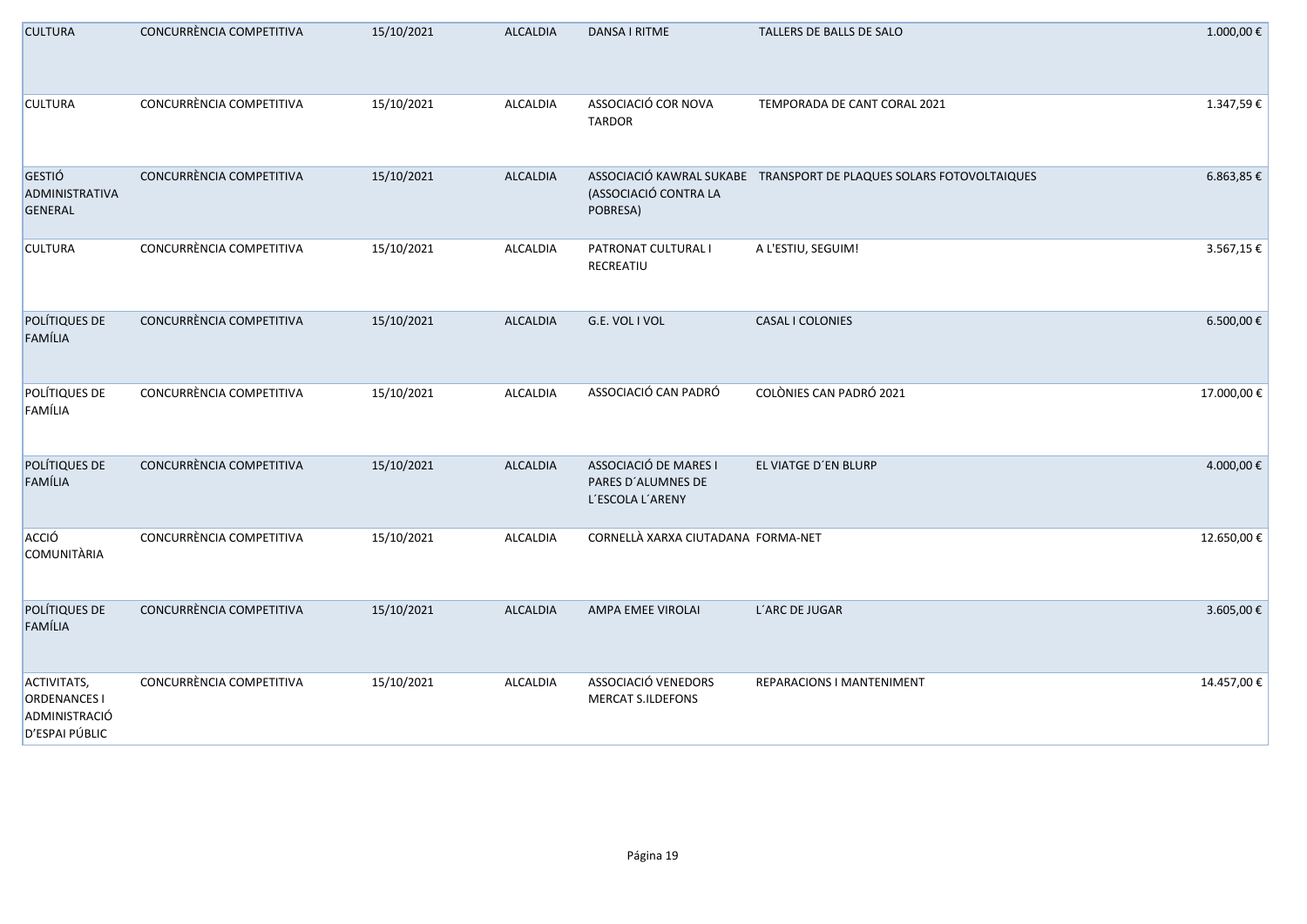| <b>CULTURA</b>           | CONCURRÈNCIA COMPETITIVA | 15/10/2021 | <b>ALCALDIA</b> | ASSOCIACIÓ B                                                | RETINA FESTIVAL DE CINEMA DE SÈRIE B B_RETINA 2021                                                                                                                                                                                                 | 2.695,18€   |
|--------------------------|--------------------------|------------|-----------------|-------------------------------------------------------------|----------------------------------------------------------------------------------------------------------------------------------------------------------------------------------------------------------------------------------------------------|-------------|
| POLÍTIQUES DE<br>FAMÍLIA | CONCURRÈNCIA COMPETITIVA | 14/10/2021 | ALCALDIA        | AMPA ANSELM CLAVÉ                                           | CASAL D'ESTIU 2021                                                                                                                                                                                                                                 | 2.000,00 €  |
| POLÍTIQUES DE<br>FAMÍLIA | CONCURRÈNCIA COMPETITIVA | 08/10/2021 | <b>ALCALDIA</b> | ASSOCIACIÓ EDUCATIVA<br><b>TROMPITXOL</b>                   | CASAL D'ESTIU 2021                                                                                                                                                                                                                                 | 3.000,00€   |
| POLÍTIQUES DE<br>FAMÍLIA | CONCURRÈNCIA COMPETITIVA | 08/10/2021 | ALCALDIA        |                                                             | AMPA ESCOLA SANT MIQUEL CASAL D'ESTIU AMPA ESCOLA SANT MIQUEL TRIA LA TEVA AVENTURA                                                                                                                                                                | 2.500,00€   |
| POLÍTIQUES DE<br>FAMÍLIA | CONCURRÈNCIA COMPETITIVA | 01/10/2021 | <b>ALCALDIA</b> | CENTRE INFANTIL I JUVENIL<br><b>MOWGLI</b>                  | <b>ACTIVITATS D'ESTIU</b>                                                                                                                                                                                                                          | 15.000,00€  |
| POLÍTIQUES DE<br>FAMÍLIA | CONCURRÈNCIA COMPETITIVA | 01/10/2021 | ALCALDIA        | <b>CLUB INFANTIL JUVENIL</b><br>SANFELIU-SANT ILDEFONS      | CASAL D'ESTIU, CAMPAMENTS I COLÒNIES 2021                                                                                                                                                                                                          | 20.000,00 € |
| POLÍTIQUES DE<br>FAMÍLIA | CONCURRÈNCIA COMPETITIVA | 01/10/2021 | ALCALDIA        | SOCIETAT CORAL LA UNIÓ DE ESTIU MUSICAL LA UNIÓ<br>CORNELLÀ |                                                                                                                                                                                                                                                    | 5.000,00 €  |
| COMERÇ                   | CONCURRÈNCIA COMPETITIVA | 01/10/2021 | ALCALDIA        | CENERA CASTILLO, CARLOS                                     | SUBVENCIÓ A LES PERSONES TREBALLADORES AUTÒNOMES I<br>MICROEMPRESES, AMB SEU SOCIAL, DELEGACIÓ O CENTRE DE TREBALL A<br>CORNELLÀ DE LLOBREGAT I PEL COMERÇ LOCAL, QUE HAN HAGUT DE<br>CESSAR LA SEVA ACTIVITAT A CAUSA DELS EFECTES DE LA COVID-19 | 500,00€     |
| <b>COMERÇ</b>            | CONCURRÈNCIA COMPETITIVA | 01/10/2021 | <b>ALCALDIA</b> | RESTAURANTE SELE S.L.                                       | SUBVENCIÓ A LES PERSONES TREBALLADORES AUTÒNOMES I<br>MICROEMPRESES, AMB SEU SOCIAL, DELEGACIÓ O CENTRE DE TREBALL A<br>CORNELLÀ DE LLOBREGAT I PEL COMERÇ LOCAL, QUE HAN HAGUT DE<br>CESSAR LA SEVA ACTIVITAT A CAUSA DELS EFECTES DE LA COVID-19 | 501,00€     |
| <b>COMERÇ</b>            | CONCURRÈNCIA COMPETITIVA | 01/10/2021 | ALCALDIA        | NURIA EZQUERRO GIMENEZ                                      | SUBVENCIÓ A LES PERSONES TREBALLADORES AUTÒNOMES I<br>MICROEMPRESES, AMB SEU SOCIAL, DELEGACIÓ O CENTRE DE TREBALL A<br>CORNELLÀ DE LLOBREGAT I PEL COMERÇ LOCAL, QUE HAN HAGUT DE<br>CESSAR LA SEVA ACTIVITAT A CAUSA DELS EFECTES DE LA COVID-19 | 502,00€     |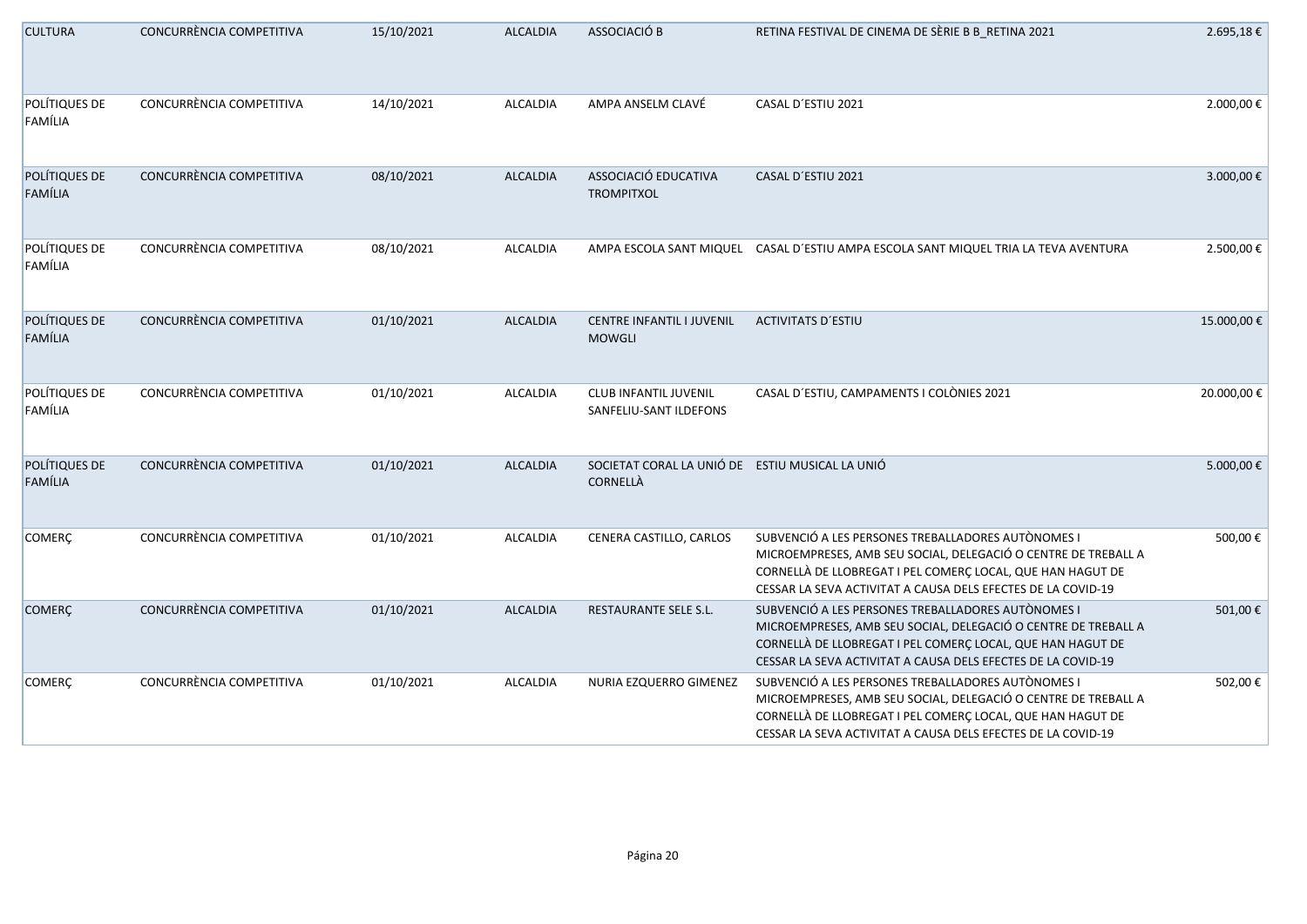| <b>COMERÇ</b> | CONCURRÈNCIA COMPETITIVA | 01/10/2021 | <b>ALCALDIA</b> | YINLIANG ZHANG                                | SUBVENCIÓ A LES PERSONES TREBALLADORES AUTÒNOMES I<br>MICROEMPRESES, AMB SEU SOCIAL, DELEGACIÓ O CENTRE DE TREBALL A<br>CORNELLÀ DE LLOBREGAT I PEL COMERÇ LOCAL, QUE HAN HAGUT DE<br>CESSAR LA SEVA ACTIVITAT A CAUSA DELS EFECTES DE LA COVID-19                           | 503,00€ |
|---------------|--------------------------|------------|-----------------|-----------------------------------------------|------------------------------------------------------------------------------------------------------------------------------------------------------------------------------------------------------------------------------------------------------------------------------|---------|
| <b>COMERÇ</b> | CONCURRÈNCIA COMPETITIVA | 01/10/2021 | ALCALDIA        | CANDELARIA CALDERON RUIZ                      | SUBVENCIÓ A LES PERSONES TREBALLADORES AUTÒNOMES I<br>MICROEMPRESES, AMB SEU SOCIAL, DELEGACIÓ O CENTRE DE TREBALL A<br>CORNELLÀ DE LLOBREGAT I PEL COMERÇ LOCAL, QUE HAN HAGUT DE<br>CESSAR LA SEVA ACTIVITAT A CAUSA DELS EFECTES DE LA COVID-19                           | 504,00€ |
| <b>COMERÇ</b> | CONCURRÈNCIA COMPETITIVA | 01/10/2021 | <b>ALCALDIA</b> |                                               | ADELINO MARTINEZ PALACIOS SUBVENCIÓ A LES PERSONES TREBALLADORES AUTÒNOMES I<br>MICROEMPRESES, AMB SEU SOCIAL, DELEGACIÓ O CENTRE DE TREBALL A<br>CORNELLÀ DE LLOBREGAT I PEL COMERÇ LOCAL, QUE HAN HAGUT DE<br>CESSAR LA SEVA ACTIVITAT A CAUSA DELS EFECTES DE LA COVID-19 | 505,00€ |
| <b>COMERÇ</b> | CONCURRÈNCIA COMPETITIVA | 01/10/2021 | ALCALDIA        | CARLOS RUIZ BERMEJO                           | SUBVENCIÓ A LES PERSONES TREBALLADORES AUTÒNOMES I<br>MICROEMPRESES, AMB SEU SOCIAL, DELEGACIÓ O CENTRE DE TREBALL A<br>CORNELLÀ DE LLOBREGAT I PEL COMERÇ LOCAL, QUE HAN HAGUT DE<br>CESSAR LA SEVA ACTIVITAT A CAUSA DELS EFECTES DE LA COVID-19                           | 506,00€ |
| <b>COMERÇ</b> | CONCURRÈNCIA COMPETITIVA | 01/10/2021 | <b>ALCALDIA</b> |                                               | JOAQUIN ALCAZAR IZQUIERDO SUBVENCIÓ A LES PERSONES TREBALLADORES AUTÒNOMES I<br>MICROEMPRESES, AMB SEU SOCIAL, DELEGACIÓ O CENTRE DE TREBALL A<br>CORNELLÀ DE LLOBREGAT I PEL COMERÇ LOCAL, QUE HAN HAGUT DE<br>CESSAR LA SEVA ACTIVITAT A CAUSA DELS EFECTES DE LA COVID-19 | 507,00€ |
| <b>COMERÇ</b> | CONCURRÈNCIA COMPETITIVA | 01/10/2021 | ALCALDIA        | JUAN CARLOS CASTELLANO<br>LOPEZ               | SUBVENCIÓ A LES PERSONES TREBALLADORES AUTÒNOMES I<br>MICROEMPRESES, AMB SEU SOCIAL, DELEGACIÓ O CENTRE DE TREBALL A<br>CORNELLÀ DE LLOBREGAT I PEL COMERÇ LOCAL, QUE HAN HAGUT DE<br>CESSAR LA SEVA ACTIVITAT A CAUSA DELS EFECTES DE LA COVID-19                           | 508,00€ |
| <b>COMERÇ</b> | CONCURRÈNCIA COMPETITIVA | 01/10/2021 | <b>ALCALDIA</b> | SONIA PINTOR DEFEZ                            | SUBVENCIÓ A LES PERSONES TREBALLADORES AUTÒNOMES I<br>MICROEMPRESES, AMB SEU SOCIAL, DELEGACIÓ O CENTRE DE TREBALL A<br>CORNELLÀ DE LLOBREGAT I PEL COMERÇ LOCAL, QUE HAN HAGUT DE<br>CESSAR LA SEVA ACTIVITAT A CAUSA DELS EFECTES DE LA COVID-19                           | 509,00€ |
| <b>COMERÇ</b> | CONCURRÈNCIA COMPETITIVA | 01/10/2021 | ALCALDIA        | JAVIER ORLANDO SEPULVEDA<br><b>MONTOYA</b>    | SUBVENCIÓ A LES PERSONES TREBALLADORES AUTÒNOMES I<br>MICROEMPRESES, AMB SEU SOCIAL, DELEGACIÓ O CENTRE DE TREBALL A<br>CORNELLÀ DE LLOBREGAT I PEL COMERÇ LOCAL, QUE HAN HAGUT DE<br>CESSAR LA SEVA ACTIVITAT A CAUSA DELS EFECTES DE LA COVID-19                           | 510,00€ |
| <b>COMERÇ</b> | CONCURRÈNCIA COMPETITIVA | 01/10/2021 | <b>ALCALDIA</b> | <b>JOSE MANUEL GUTIERREZ</b><br><b>MOÑINO</b> | SUBVENCIÓ A LES PERSONES TREBALLADORES AUTÒNOMES I<br>MICROEMPRESES, AMB SEU SOCIAL, DELEGACIÓ O CENTRE DE TREBALL A<br>CORNELLÀ DE LLOBREGAT I PEL COMERÇ LOCAL, QUE HAN HAGUT DE<br>CESSAR LA SEVA ACTIVITAT A CAUSA DELS EFECTES DE LA COVID-19                           | 511,00€ |
| COMERÇ        | CONCURRÈNCIA COMPETITIVA | 01/10/2021 | ALCALDIA        | <b>MARIA FRANCISCA</b><br>MALDONADO ALVAREZ   | SUBVENCIÓ A LES PERSONES TREBALLADORES AUTÒNOMES I<br>MICROEMPRESES, AMB SEU SOCIAL, DELEGACIÓ O CENTRE DE TREBALL A<br>CORNELLÀ DE LLOBREGAT I PEL COMERÇ LOCAL, QUE HAN HAGUT DE<br>CESSAR LA SEVA ACTIVITAT A CAUSA DELS EFECTES DE LA COVID-19                           | 512,00€ |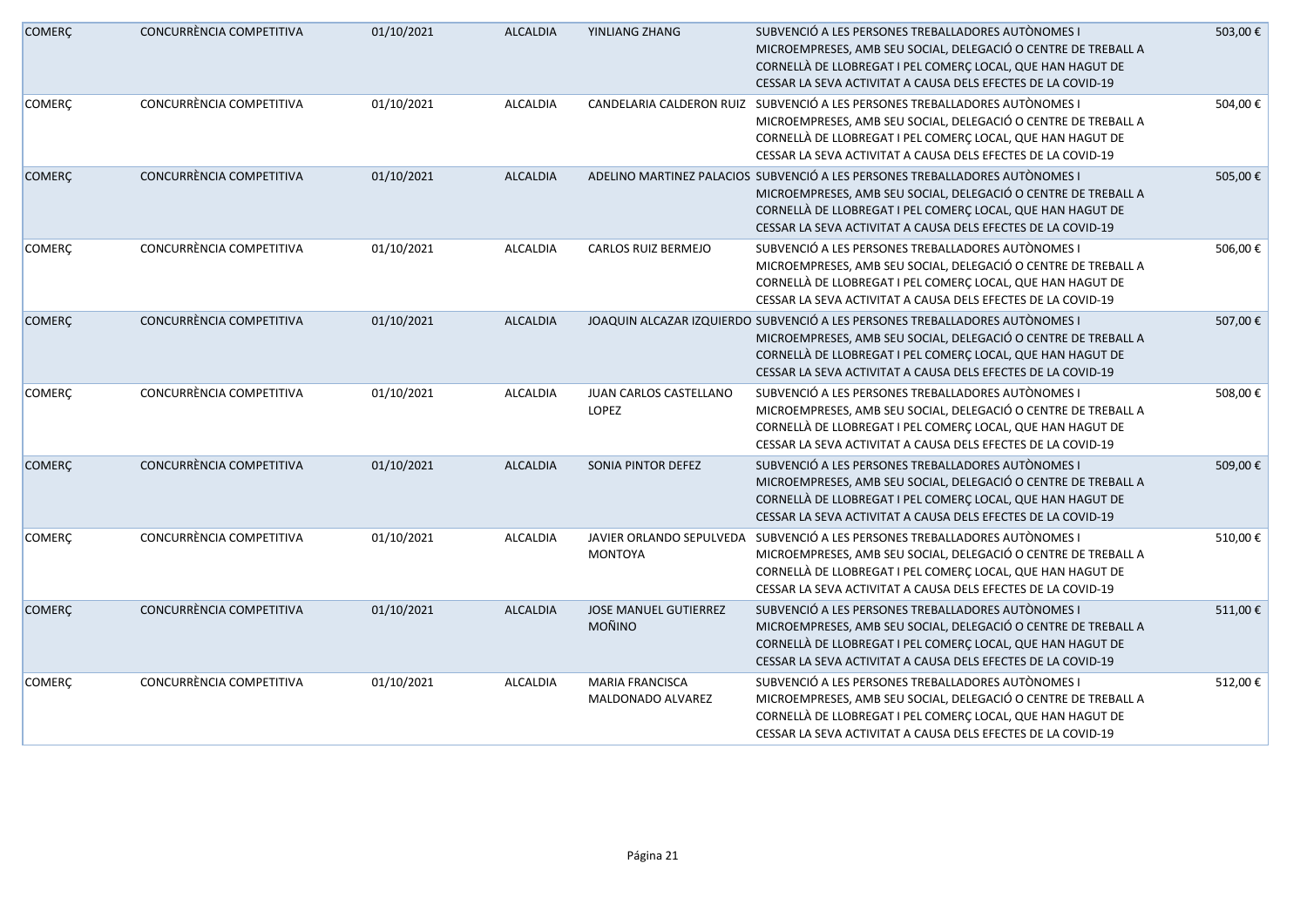| <b>COMERÇ</b> | CONCURRÈNCIA COMPETITIVA | 01/10/2021 | <b>ALCALDIA</b> | JONATAN MARTINEZ FIJO                             | SUBVENCIÓ A LES PERSONES TREBALLADORES AUTÒNOMES I<br>MICROEMPRESES, AMB SEU SOCIAL, DELEGACIÓ O CENTRE DE TREBALL A<br>CORNELLÀ DE LLOBREGAT I PEL COMERÇ LOCAL, QUE HAN HAGUT DE<br>CESSAR LA SEVA ACTIVITAT A CAUSA DELS EFECTES DE LA COVID-19                         | 513,00€ |
|---------------|--------------------------|------------|-----------------|---------------------------------------------------|----------------------------------------------------------------------------------------------------------------------------------------------------------------------------------------------------------------------------------------------------------------------------|---------|
| <b>COMERÇ</b> | CONCURRÈNCIA COMPETITIVA | 01/10/2021 | ALCALDIA        | YOLANDA CORREA SAEZ                               | SUBVENCIÓ A LES PERSONES TREBALLADORES AUTÒNOMES I<br>MICROEMPRESES, AMB SEU SOCIAL, DELEGACIÓ O CENTRE DE TREBALL A<br>CORNELLÀ DE LLOBREGAT I PEL COMERÇ LOCAL, QUE HAN HAGUT DE<br>CESSAR LA SEVA ACTIVITAT A CAUSA DELS EFECTES DE LA COVID-19                         | 514,00€ |
| <b>COMERÇ</b> | CONCURRÈNCIA COMPETITIVA | 01/10/2021 | <b>ALCALDIA</b> | <b>HOSTAL RESTAURANTE</b><br><b>CORNELLA S.L.</b> | SUBVENCIÓ A LES PERSONES TREBALLADORES AUTÒNOMES I<br>MICROEMPRESES, AMB SEU SOCIAL, DELEGACIÓ O CENTRE DE TREBALL A<br>CORNELLÀ DE LLOBREGAT I PEL COMERÇ LOCAL, QUE HAN HAGUT DE<br>CESSAR LA SEVA ACTIVITAT A CAUSA DELS EFECTES DE LA COVID-19                         | 515,00€ |
| <b>COMERÇ</b> | CONCURRÈNCIA COMPETITIVA | 01/10/2021 | ALCALDIA        | KARMA CORNELLA S.C.P.                             | SUBVENCIÓ A LES PERSONES TREBALLADORES AUTÒNOMES I<br>MICROEMPRESES, AMB SEU SOCIAL, DELEGACIÓ O CENTRE DE TREBALL A<br>CORNELLÀ DE LLOBREGAT I PEL COMERÇ LOCAL, QUE HAN HAGUT DE<br>CESSAR LA SEVA ACTIVITAT A CAUSA DELS EFECTES DE LA COVID-19                         | 516,00€ |
| <b>COMERÇ</b> | CONCURRÈNCIA COMPETITIVA | 01/10/2021 | <b>ALCALDIA</b> | <b>HUANXIONG XU</b>                               | SUBVENCIÓ A LES PERSONES TREBALLADORES AUTÒNOMES I<br>MICROEMPRESES, AMB SEU SOCIAL, DELEGACIÓ O CENTRE DE TREBALL A<br>CORNELLÀ DE LLOBREGAT I PEL COMERÇ LOCAL, QUE HAN HAGUT DE<br>CESSAR LA SEVA ACTIVITAT A CAUSA DELS EFECTES DE LA COVID-19                         | 517,00€ |
| <b>COMERÇ</b> | CONCURRÈNCIA COMPETITIVA | 01/10/2021 | ALCALDIA        | <b>ALEXIS BOURIO RUIZ</b>                         | SUBVENCIÓ A LES PERSONES TREBALLADORES AUTÒNOMES I<br>MICROEMPRESES, AMB SEU SOCIAL, DELEGACIÓ O CENTRE DE TREBALL A<br>CORNELLÀ DE LLOBREGAT I PEL COMERÇ LOCAL, QUE HAN HAGUT DE<br>CESSAR LA SEVA ACTIVITAT A CAUSA DELS EFECTES DE LA COVID-19                         | 518,00€ |
| <b>COMERÇ</b> | CONCURRÈNCIA COMPETITIVA | 01/10/2021 | <b>ALCALDIA</b> | <b>FELIPE BOIX TEJEDOR</b>                        | SUBVENCIÓ A LES PERSONES TREBALLADORES AUTÒNOMES I<br>MICROEMPRESES, AMB SEU SOCIAL, DELEGACIÓ O CENTRE DE TREBALL A<br>CORNELLÀ DE LLOBREGAT I PEL COMERÇ LOCAL, QUE HAN HAGUT DE<br>CESSAR LA SEVA ACTIVITAT A CAUSA DELS EFECTES DE LA COVID-19                         | 519,00€ |
| <b>COMERÇ</b> | CONCURRÈNCIA COMPETITIVA | 01/10/2021 | ALCALDIA        | CRISTOBAL GIMENEZ JARA                            | SUBVENCIÓ A LES PERSONES TREBALLADORES AUTÒNOMES I<br>MICROEMPRESES, AMB SEU SOCIAL, DELEGACIÓ O CENTRE DE TREBALL A<br>CORNELLÀ DE LLOBREGAT I PEL COMERÇ LOCAL, QUE HAN HAGUT DE<br>CESSAR LA SEVA ACTIVITAT A CAUSA DELS EFECTES DE LA COVID-19                         | 520,00€ |
| <b>COMERÇ</b> | CONCURRÈNCIA COMPETITIVA | 01/10/2021 | <b>ALCALDIA</b> | DAVID ARROYO NIETO                                | SUBVENCIÓ A LES PERSONES TREBALLADORES AUTÒNOMES I<br>MICROEMPRESES, AMB SEU SOCIAL, DELEGACIÓ O CENTRE DE TREBALL A<br>CORNELLÀ DE LLOBREGAT I PEL COMERÇ LOCAL, QUE HAN HAGUT DE<br>CESSAR LA SEVA ACTIVITAT A CAUSA DELS EFECTES DE LA COVID-19                         | 521,00€ |
| <b>COMERÇ</b> | CONCURRÈNCIA COMPETITIVA | 01/10/2021 | ALCALDIA        |                                                   | ASUNCION GARCIA NAVARRO SUBVENCIÓ A LES PERSONES TREBALLADORES AUTÒNOMES I<br>MICROEMPRESES, AMB SEU SOCIAL, DELEGACIÓ O CENTRE DE TREBALL A<br>CORNELLÀ DE LLOBREGAT I PEL COMERÇ LOCAL, QUE HAN HAGUT DE<br>CESSAR LA SEVA ACTIVITAT A CAUSA DELS EFECTES DE LA COVID-19 | 522,00€ |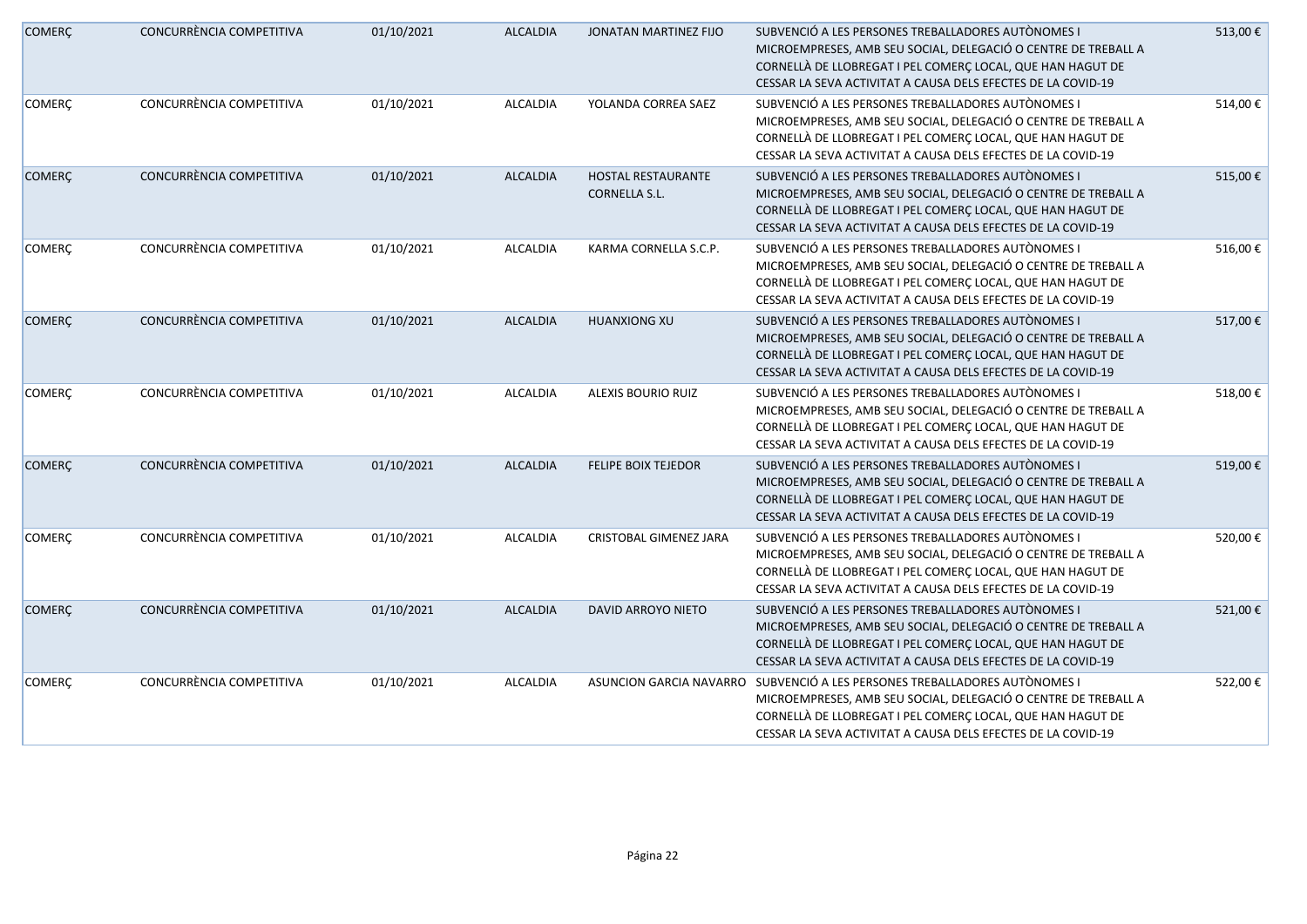| <b>COMERÇ</b> | CONCURRÈNCIA COMPETITIVA | 01/10/2021 | <b>ALCALDIA</b> | <b>FENFANG WU</b>                            | SUBVENCIÓ A LES PERSONES TREBALLADORES AUTÒNOMES I<br>MICROEMPRESES, AMB SEU SOCIAL, DELEGACIÓ O CENTRE DE TREBALL A<br>CORNELLÀ DE LLOBREGAT I PEL COMERÇ LOCAL, QUE HAN HAGUT DE<br>CESSAR LA SEVA ACTIVITAT A CAUSA DELS EFECTES DE LA COVID-19                           | 523,00€  |
|---------------|--------------------------|------------|-----------------|----------------------------------------------|------------------------------------------------------------------------------------------------------------------------------------------------------------------------------------------------------------------------------------------------------------------------------|----------|
| <b>COMERÇ</b> | CONCURRÈNCIA COMPETITIVA | 01/10/2021 | <b>ALCALDIA</b> | MONICA OTERO MARTINEZ                        | SUBVENCIÓ A LES PERSONES TREBALLADORES AUTÒNOMES I<br>MICROEMPRESES, AMB SEU SOCIAL, DELEGACIÓ O CENTRE DE TREBALL A<br>CORNELLÀ DE LLOBREGAT I PEL COMERC LOCAL, QUE HAN HAGUT DE<br>CESSAR LA SEVA ACTIVITAT A CAUSA DELS EFECTES DE LA COVID-19                           | 524,00€  |
| <b>COMERÇ</b> | CONCURRÈNCIA COMPETITIVA | 01/10/2021 | <b>ALCALDIA</b> | OPTICA VILLENA S.C.P.                        | SUBVENCIÓ A LES PERSONES TREBALLADORES AUTÒNOMES I<br>MICROEMPRESES, AMB SEU SOCIAL, DELEGACIÓ O CENTRE DE TREBALL A<br>CORNELLÀ DE LLOBREGAT I PEL COMERÇ LOCAL, QUE HAN HAGUT DE<br>CESSAR LA SEVA ACTIVITAT A CAUSA DELS EFECTES DE LA COVID-19                           | 525,00€  |
| <b>COMERÇ</b> | CONCURRÈNCIA COMPETITIVA | 01/10/2021 | ALCALDIA        | FRANCISCO VILLANUEVA<br>ALVAREZ              | SUBVENCIÓ A LES PERSONES TREBALLADORES AUTÒNOMES I<br>MICROEMPRESES, AMB SEU SOCIAL, DELEGACIÓ O CENTRE DE TREBALL A<br>CORNELLÀ DE LLOBREGAT I PEL COMERÇ LOCAL, QUE HAN HAGUT DE<br>CESSAR LA SEVA ACTIVITAT A CAUSA DELS EFECTES DE LA COVID-19                           | 526,00€  |
| <b>COMERÇ</b> | CONCURRÈNCIA COMPETITIVA | 01/10/2021 | <b>ALCALDIA</b> | SILVIA DE LA CAL DEL AGUILA                  | SUBVENCIÓ A LES PERSONES TREBALLADORES AUTÒNOMES I<br>MICROEMPRESES, AMB SEU SOCIAL, DELEGACIÓ O CENTRE DE TREBALL A<br>CORNELLÀ DE LLOBREGAT I PEL COMERÇ LOCAL, QUE HAN HAGUT DE<br>CESSAR LA SEVA ACTIVITAT A CAUSA DELS EFECTES DE LA COVID-19                           | 527,00€  |
| <b>COMERÇ</b> | CONCURRÈNCIA COMPETITIVA | 01/10/2021 | <b>ALCALDIA</b> | <b>JUAN RAMON VAQUERO</b><br><b>NOYA</b>     | SUBVENCIÓ A LES PERSONES TREBALLADORES AUTÒNOMES I<br>MICROEMPRESES, AMB SEU SOCIAL, DELEGACIÓ O CENTRE DE TREBALL A<br>CORNELLÀ DE LLOBREGAT I PEL COMERÇ LOCAL, QUE HAN HAGUT DE<br>CESSAR LA SEVA ACTIVITAT A CAUSA DELS EFECTES DE LA COVID-19                           | 528,00€  |
| <b>COMERÇ</b> | CONCURRÈNCIA COMPETITIVA | 01/10/2021 | <b>ALCALDIA</b> | <b>AZAHARA TEBAR GARCIA</b>                  | SUBVENCIÓ A LES PERSONES TREBALLADORES AUTÒNOMES I<br>MICROEMPRESES, AMB SEU SOCIAL, DELEGACIÓ O CENTRE DE TREBALL A<br>CORNELLÀ DE LLOBREGAT I PEL COMERÇ LOCAL, QUE HAN HAGUT DE<br>CESSAR LA SEVA ACTIVITAT A CAUSA DELS EFECTES DE LA COVID-19                           | 529,00€  |
| <b>COMERÇ</b> | CONCURRÈNCIA COMPETITIVA | 01/10/2021 | ALCALDIA        |                                              | LUIS ALFONSO BERDUN LUCAS SUBVENCIÓ A LES PERSONES TREBALLADORES AUTÒNOMES I<br>MICROEMPRESES, AMB SEU SOCIAL, DELEGACIÓ O CENTRE DE TREBALL A<br>CORNELLÀ DE LLOBREGAT I PEL COMERÇ LOCAL, QUE HAN HAGUT DE<br>CESSAR LA SEVA ACTIVITAT A CAUSA DELS EFECTES DE LA COVID-19 | 530,00€  |
| <b>COMERÇ</b> | CONCURRÈNCIA COMPETITIVA | 01/10/2021 | <b>ALCALDIA</b> | <b>MARIA TERESA RUIZ</b><br><b>GUTIERREZ</b> | SUBVENCIÓ A LES PERSONES TREBALLADORES AUTÒNOMES I<br>MICROEMPRESES, AMB SEU SOCIAL, DELEGACIÓ O CENTRE DE TREBALL A<br>CORNELLÀ DE LLOBREGAT I PEL COMERÇ LOCAL, QUE HAN HAGUT DE<br>CESSAR LA SEVA ACTIVITAT A CAUSA DELS EFECTES DE LA COVID-19                           | 531,00€  |
| <b>COMERÇ</b> | CONCURRÈNCIA COMPETITIVA | 01/10/2021 | ALCALDIA        | PILAR LOPEZ MACHADO                          | SUBVENCIÓ A LES PERSONES TREBALLADORES AUTÒNOMES I<br>MICROEMPRESES, AMB SEU SOCIAL, DELEGACIÓ O CENTRE DE TREBALL A<br>CORNELLÀ DE LLOBREGAT I PEL COMERÇ LOCAL, QUE HAN HAGUT DE<br>CESSAR LA SEVA ACTIVITAT A CAUSA DELS EFECTES DE LA COVID-19                           | 532,00 € |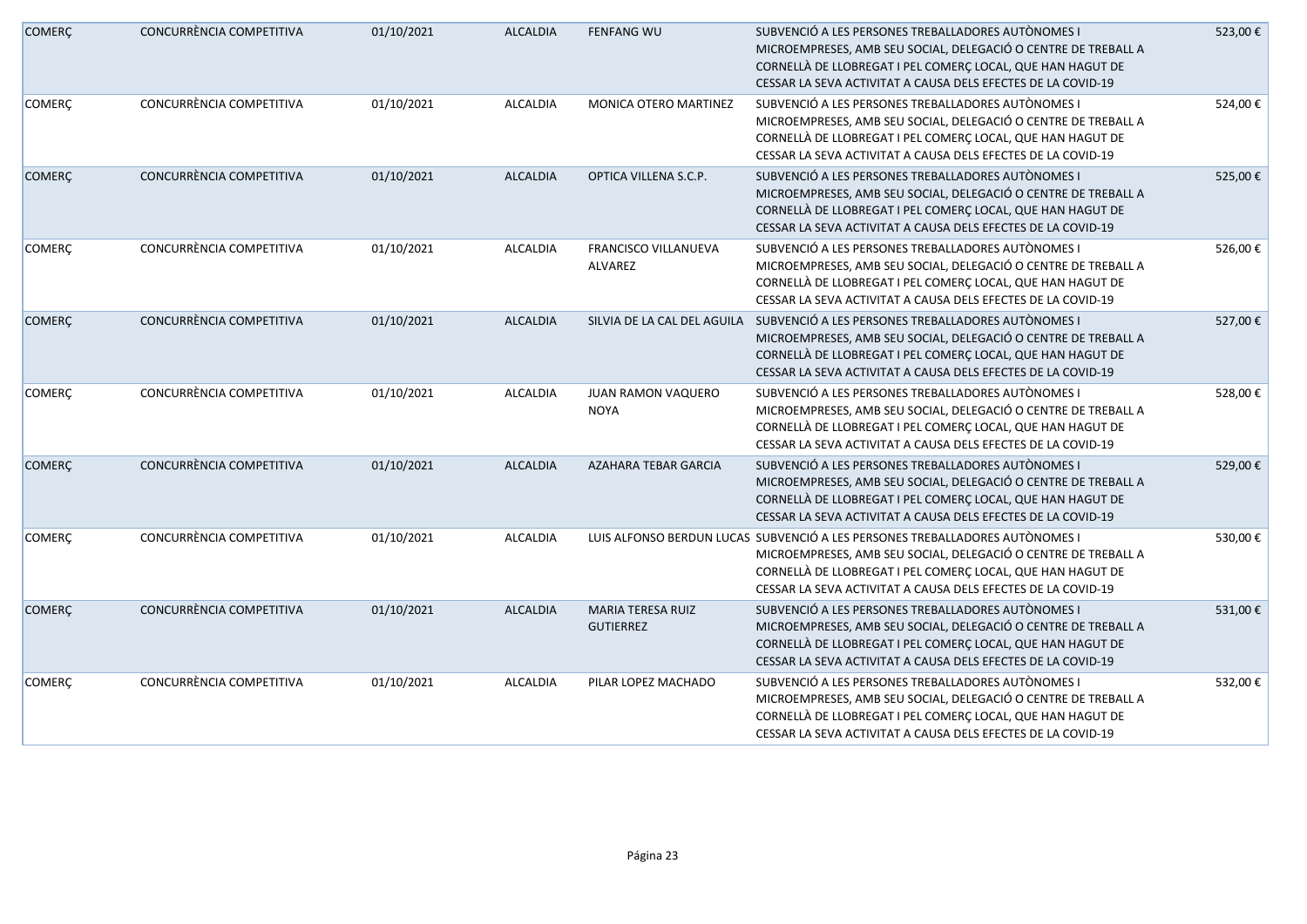| <b>COMERÇ</b> | CONCURRÈNCIA COMPETITIVA | 01/10/2021 | <b>ALCALDIA</b> | CERVESA CORNELIA S.C.C.L.                       | SUBVENCIÓ A LES PERSONES TREBALLADORES AUTÒNOMES I<br>MICROEMPRESES, AMB SEU SOCIAL, DELEGACIÓ O CENTRE DE TREBALL A<br>CORNELLÀ DE LLOBREGAT I PEL COMERÇ LOCAL, QUE HAN HAGUT DE<br>CESSAR LA SEVA ACTIVITAT A CAUSA DELS EFECTES DE LA COVID-19                         | 533,00€ |
|---------------|--------------------------|------------|-----------------|-------------------------------------------------|----------------------------------------------------------------------------------------------------------------------------------------------------------------------------------------------------------------------------------------------------------------------------|---------|
| <b>COMERÇ</b> | CONCURRÈNCIA COMPETITIVA | 01/10/2021 | ALCALDIA        | <b>WEIRONG WANG</b>                             | SUBVENCIÓ A LES PERSONES TREBALLADORES AUTÒNOMES I<br>MICROEMPRESES, AMB SEU SOCIAL, DELEGACIÓ O CENTRE DE TREBALL A<br>CORNELLÀ DE LLOBREGAT I PEL COMERÇ LOCAL, QUE HAN HAGUT DE<br>CESSAR LA SEVA ACTIVITAT A CAUSA DELS EFECTES DE LA COVID-19                         | 534,00€ |
| <b>COMERÇ</b> | CONCURRÈNCIA COMPETITIVA | 01/10/2021 | <b>ALCALDIA</b> | <b>MARTHA CECILIA BEDOYA</b><br><b>CHAPARRO</b> | SUBVENCIÓ A LES PERSONES TREBALLADORES AUTÒNOMES I<br>MICROEMPRESES, AMB SEU SOCIAL, DELEGACIÓ O CENTRE DE TREBALL A<br>CORNELLÀ DE LLOBREGAT I PEL COMERÇ LOCAL, QUE HAN HAGUT DE<br>CESSAR LA SEVA ACTIVITAT A CAUSA DELS EFECTES DE LA COVID-19                         | 535,00€ |
| <b>COMERÇ</b> | CONCURRÈNCIA COMPETITIVA | 01/10/2021 | ALCALDIA        | OSVALDO CARRASCO DIAZ                           | SUBVENCIÓ A LES PERSONES TREBALLADORES AUTÒNOMES I<br>MICROEMPRESES, AMB SEU SOCIAL, DELEGACIÓ O CENTRE DE TREBALL A<br>CORNELLÀ DE LLOBREGAT I PEL COMERÇ LOCAL, QUE HAN HAGUT DE<br>CESSAR LA SEVA ACTIVITAT A CAUSA DELS EFECTES DE LA COVID-19                         | 536,00€ |
| <b>COMERÇ</b> | CONCURRÈNCIA COMPETITIVA | 01/10/2021 | <b>ALCALDIA</b> | CHENGQUAN LI                                    | SUBVENCIÓ A LES PERSONES TREBALLADORES AUTÒNOMES I<br>MICROEMPRESES, AMB SEU SOCIAL, DELEGACIÓ O CENTRE DE TREBALL A<br>CORNELLÀ DE LLOBREGAT I PEL COMERÇ LOCAL, QUE HAN HAGUT DE<br>CESSAR LA SEVA ACTIVITAT A CAUSA DELS EFECTES DE LA COVID-19                         | 537,00€ |
| <b>COMERÇ</b> | CONCURRÈNCIA COMPETITIVA | 01/10/2021 | ALCALDIA        | MARIA TERESA FERNANDEZ<br>CALSO                 | SUBVENCIÓ A LES PERSONES TREBALLADORES AUTÒNOMES I<br>MICROEMPRESES, AMB SEU SOCIAL, DELEGACIÓ O CENTRE DE TREBALL A<br>CORNELLÀ DE LLOBREGAT I PEL COMERÇ LOCAL, QUE HAN HAGUT DE<br>CESSAR LA SEVA ACTIVITAT A CAUSA DELS EFECTES DE LA COVID-19                         | 538,00€ |
| <b>COMERÇ</b> | CONCURRÈNCIA COMPETITIVA | 01/10/2021 | <b>ALCALDIA</b> | SALON DE BELLEZA HERTI<br>S.C.P.                | SUBVENCIÓ A LES PERSONES TREBALLADORES AUTÒNOMES I<br>MICROEMPRESES, AMB SEU SOCIAL, DELEGACIÓ O CENTRE DE TREBALL A<br>CORNELLÀ DE LLOBREGAT I PEL COMERÇ LOCAL, QUE HAN HAGUT DE<br>CESSAR LA SEVA ACTIVITAT A CAUSA DELS EFECTES DE LA COVID-19                         | 539,00€ |
| <b>COMERÇ</b> | CONCURRÈNCIA COMPETITIVA | 01/10/2021 | ALCALDIA        |                                                 | ANDRES NAVARRO MARTINEZ SUBVENCIÓ A LES PERSONES TREBALLADORES AUTÒNOMES I<br>MICROEMPRESES, AMB SEU SOCIAL, DELEGACIÓ O CENTRE DE TREBALL A<br>CORNELLÀ DE LLOBREGAT I PEL COMERÇ LOCAL, QUE HAN HAGUT DE<br>CESSAR LA SEVA ACTIVITAT A CAUSA DELS EFECTES DE LA COVID-19 | 540,00€ |
| <b>COMERÇ</b> | CONCURRÈNCIA COMPETITIVA | 01/10/2021 | <b>ALCALDIA</b> | JOHN WALTER SEPULVEDA<br><b>MONTOYA</b>         | SUBVENCIÓ A LES PERSONES TREBALLADORES AUTÒNOMES I<br>MICROEMPRESES, AMB SEU SOCIAL, DELEGACIÓ O CENTRE DE TREBALL A<br>CORNELLÀ DE LLOBREGAT I PEL COMERÇ LOCAL, QUE HAN HAGUT DE<br>CESSAR LA SEVA ACTIVITAT A CAUSA DELS EFECTES DE LA COVID-19                         | 541,00€ |
| COMERÇ        | CONCURRÈNCIA COMPETITIVA | 01/10/2021 | ALCALDIA        | <b>XINYING YANG</b>                             | SUBVENCIÓ A LES PERSONES TREBALLADORES AUTÒNOMES I<br>MICROEMPRESES, AMB SEU SOCIAL, DELEGACIÓ O CENTRE DE TREBALL A<br>CORNELLÀ DE LLOBREGAT I PEL COMERÇ LOCAL, QUE HAN HAGUT DE<br>CESSAR LA SEVA ACTIVITAT A CAUSA DELS EFECTES DE LA COVID-19                         | 542,00€ |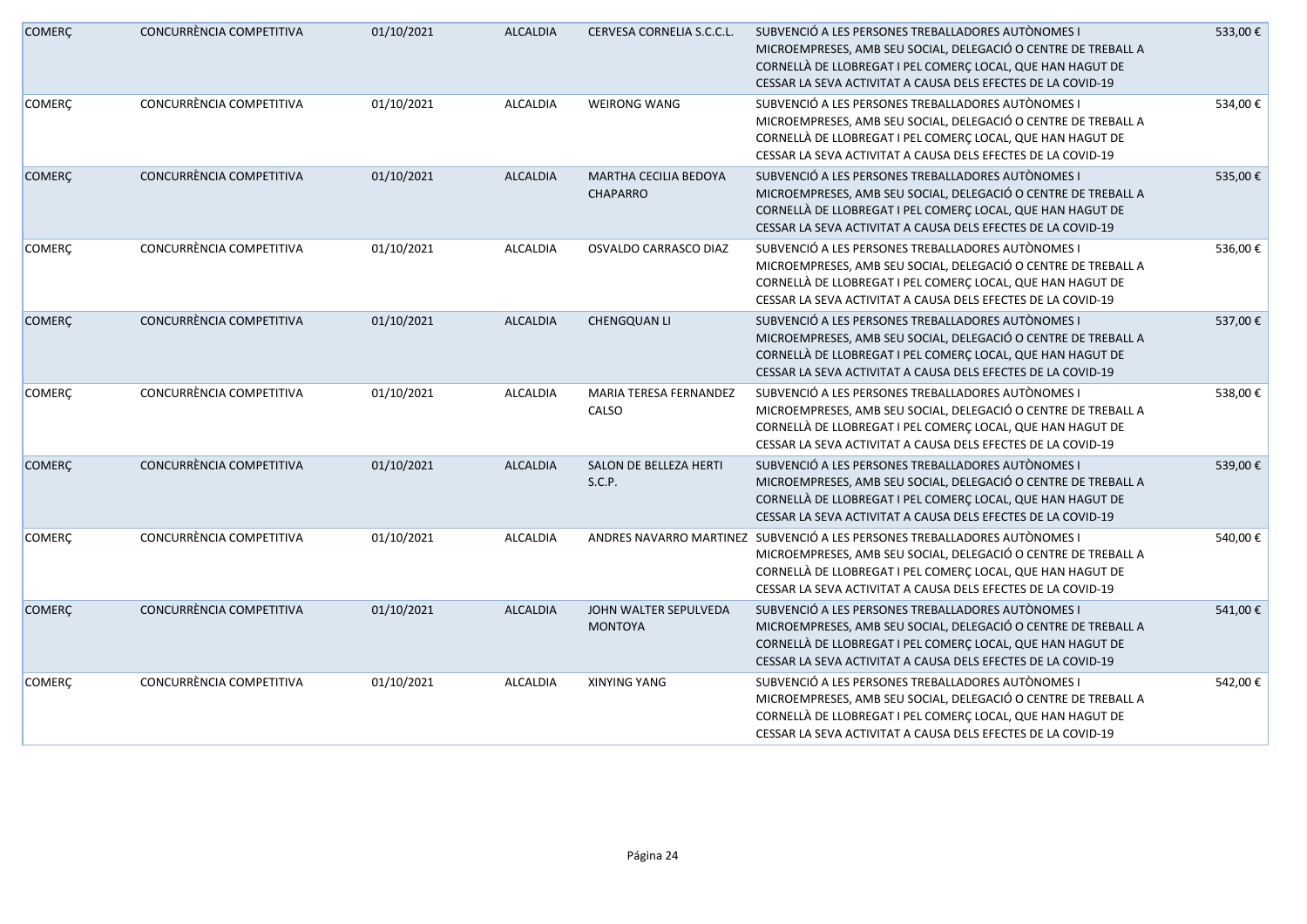| <b>COMERÇ</b> | CONCURRÈNCIA COMPETITIVA | 01/10/2021 | <b>ALCALDIA</b> | <b>LEONOR MARTINEZ</b><br>FERNANDEZ          | SUBVENCIÓ A LES PERSONES TREBALLADORES AUTÒNOMES I<br>MICROEMPRESES, AMB SEU SOCIAL, DELEGACIÓ O CENTRE DE TREBALL A<br>CORNELLÀ DE LLOBREGAT I PEL COMERÇ LOCAL, QUE HAN HAGUT DE<br>CESSAR LA SEVA ACTIVITAT A CAUSA DELS EFECTES DE LA COVID-19                           | 543,00€ |
|---------------|--------------------------|------------|-----------------|----------------------------------------------|------------------------------------------------------------------------------------------------------------------------------------------------------------------------------------------------------------------------------------------------------------------------------|---------|
| <b>COMERÇ</b> | CONCURRÈNCIA COMPETITIVA | 01/10/2021 | <b>ALCALDIA</b> | ESCUDELLA BARREJADA S.L.                     | SUBVENCIÓ A LES PERSONES TREBALLADORES AUTÒNOMES I<br>MICROEMPRESES, AMB SEU SOCIAL, DELEGACIÓ O CENTRE DE TREBALL A<br>CORNELLÀ DE LLOBREGAT I PEL COMERÇ LOCAL, QUE HAN HAGUT DE<br>CESSAR LA SEVA ACTIVITAT A CAUSA DELS EFECTES DE LA COVID-19                           | 544,00€ |
| <b>COMERÇ</b> | CONCURRÈNCIA COMPETITIVA | 01/10/2021 | <b>ALCALDIA</b> | MARIA AUXILIADORA OCAÑA<br>SANTACRUZ         | SUBVENCIÓ A LES PERSONES TREBALLADORES AUTÒNOMES I<br>MICROEMPRESES, AMB SEU SOCIAL, DELEGACIÓ O CENTRE DE TREBALL A<br>CORNELLÀ DE LLOBREGAT I PEL COMERÇ LOCAL, QUE HAN HAGUT DE<br>CESSAR LA SEVA ACTIVITAT A CAUSA DELS EFECTES DE LA COVID-19                           | 545,00€ |
| <b>COMERÇ</b> | CONCURRÈNCIA COMPETITIVA | 01/10/2021 | <b>ALCALDIA</b> | OSCAR VICARIO CASADO                         | SUBVENCIÓ A LES PERSONES TREBALLADORES AUTÒNOMES I<br>MICROEMPRESES, AMB SEU SOCIAL, DELEGACIÓ O CENTRE DE TREBALL A<br>CORNELLÀ DE LLOBREGAT I PEL COMERÇ LOCAL, QUE HAN HAGUT DE<br>CESSAR LA SEVA ACTIVITAT A CAUSA DELS EFECTES DE LA COVID-19                           | 546,00€ |
| <b>COMERÇ</b> | CONCURRÈNCIA COMPETITIVA | 01/10/2021 | <b>ALCALDIA</b> | <b>JORDI RAMON RIZO</b>                      | SUBVENCIÓ A LES PERSONES TREBALLADORES AUTÒNOMES I<br>MICROEMPRESES, AMB SEU SOCIAL, DELEGACIÓ O CENTRE DE TREBALL A<br>CORNELLÀ DE LLOBREGAT I PEL COMERÇ LOCAL, QUE HAN HAGUT DE<br>CESSAR LA SEVA ACTIVITAT A CAUSA DELS EFECTES DE LA COVID-19                           | 547,00€ |
| <b>COMERÇ</b> | CONCURRÈNCIA COMPETITIVA | 01/10/2021 | ALCALDIA        |                                              | FRANCISCA CABALLERO LOPEZ SUBVENCIÓ A LES PERSONES TREBALLADORES AUTÒNOMES I<br>MICROEMPRESES, AMB SEU SOCIAL, DELEGACIÓ O CENTRE DE TREBALL A<br>CORNELLÀ DE LLOBREGAT I PEL COMERÇ LOCAL, QUE HAN HAGUT DE<br>CESSAR LA SEVA ACTIVITAT A CAUSA DELS EFECTES DE LA COVID-19 | 548,00€ |
| <b>COMERÇ</b> | CONCURRÈNCIA COMPETITIVA | 01/10/2021 | <b>ALCALDIA</b> | <b>JORGE MOLINE CALOMARDE</b>                | SUBVENCIÓ A LES PERSONES TREBALLADORES AUTÒNOMES I<br>MICROEMPRESES, AMB SEU SOCIAL, DELEGACIÓ O CENTRE DE TREBALL A<br>CORNELLÀ DE LLOBREGAT I PEL COMERÇ LOCAL, QUE HAN HAGUT DE<br>CESSAR LA SEVA ACTIVITAT A CAUSA DELS EFECTES DE LA COVID-19                           | 549,00€ |
| <b>COMERÇ</b> | CONCURRÈNCIA COMPETITIVA | 01/10/2021 | <b>ALCALDIA</b> | <b>JOSE ANTONIO GARCIA</b><br><b>CRESPIN</b> | SUBVENCIÓ A LES PERSONES TREBALLADORES AUTÒNOMES I<br>MICROEMPRESES, AMB SEU SOCIAL, DELEGACIÓ O CENTRE DE TREBALL A<br>CORNELLÀ DE LLOBREGAT I PEL COMERÇ LOCAL, QUE HAN HAGUT DE<br>CESSAR LA SEVA ACTIVITAT A CAUSA DELS EFECTES DE LA COVID-19                           | 550,00€ |
| <b>COMERÇ</b> | CONCURRÈNCIA COMPETITIVA | 01/10/2021 | <b>ALCALDIA</b> | <b>XIAOHUA ZHANG</b>                         | SUBVENCIÓ A LES PERSONES TREBALLADORES AUTÒNOMES I<br>MICROEMPRESES, AMB SEU SOCIAL, DELEGACIÓ O CENTRE DE TREBALL A<br>CORNELLÀ DE LLOBREGAT I PEL COMERÇ LOCAL, QUE HAN HAGUT DE<br>CESSAR LA SEVA ACTIVITAT A CAUSA DELS EFECTES DE LA COVID-19                           | 551,00€ |
| COMERÇ        | CONCURRÈNCIA COMPETITIVA | 01/10/2021 | <b>ALCALDIA</b> | MRM 93 S.L.                                  | SUBVENCIÓ A LES PERSONES TREBALLADORES AUTÒNOMES I<br>MICROEMPRESES, AMB SEU SOCIAL, DELEGACIÓ O CENTRE DE TREBALL A<br>CORNELLÀ DE LLOBREGAT I PEL COMERÇ LOCAL, QUE HAN HAGUT DE<br>CESSAR LA SEVA ACTIVITAT A CAUSA DELS EFECTES DE LA COVID-19                           | 552,00€ |